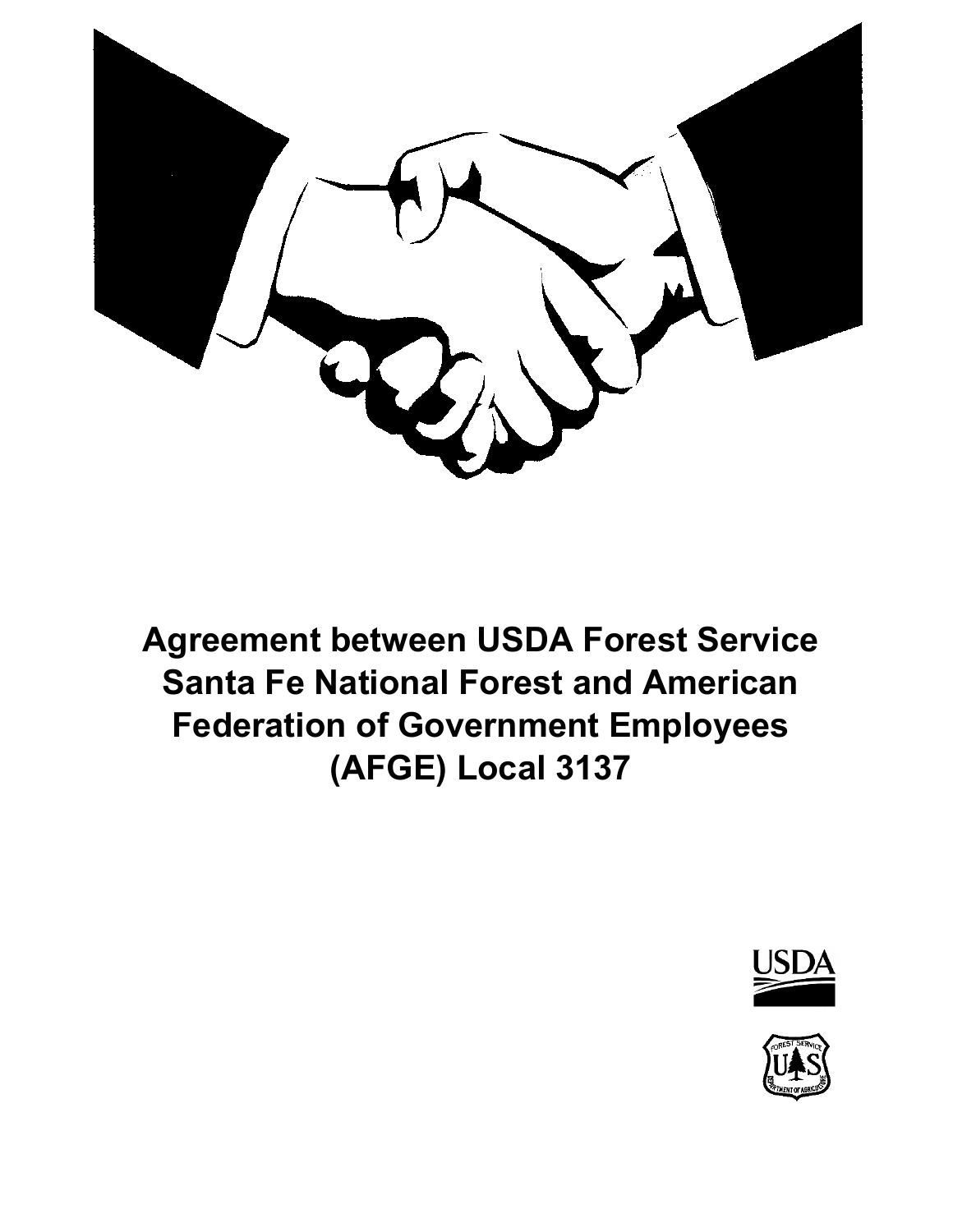#### **PREAMBLE**

Pursuant to policy set forth in Chapter 71, Title 5, U.S. Code and subject to all existing or future applicable statutes and regulations issued by the Office of Personnel Management (OPM), the Department of Labor, the Department of Agriculture and the Forest Service, and to agreements and amendments that may be negotiated at a later date, the following articles constitute an agreement made in good faith, by and between the Santa Fe National Forest, hereinafter referred to as "Management", and Local 3137, American Federation of Government Employees, AFL-CIO, hereinafter referred to as the "Union". Management and the Union recognize that they have a mutual and cooperative interest in the effective accomplishment of the assigned responsibilities of the Santa Fe National Forest and that this mutual interest will be furthered by the establishment, and maintenance of labor-management cooperation pursuant to Chapter 71, Title 5, U.S. Code.

02/06/2020

Date

For USDA Forest Service

James Melonas Management Chief Negotiator

For AFGE Local 3137

Jerald Rule **Union Chief Negotiator**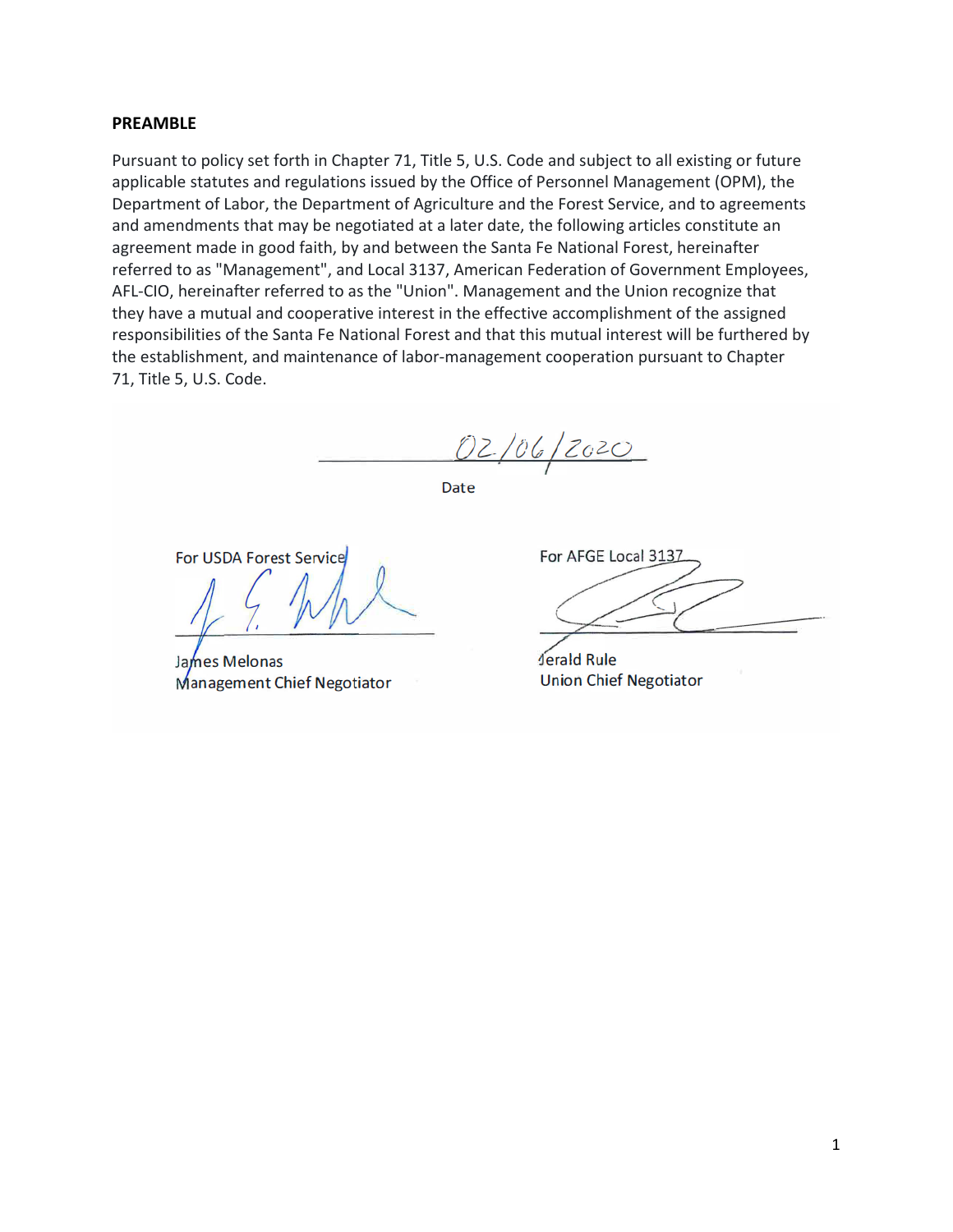## **CONTRACT INDEX**

| Preamble       |                                                   | 1<br>Page |
|----------------|---------------------------------------------------|-----------|
| <b>Article</b> |                                                   |           |
| $\mathbf{1}$   | Recognition                                       | 3         |
| $\overline{2}$ | <b>Definitions and General Provisions</b>         | 3         |
| 3              | Purposes Served by this Agreement                 | 4         |
| 4              | <b>Rights and Obligations of Management</b>       | 5         |
| 5              | <b>Rights and Obligations of Employees</b>        | 6         |
| 6              | Rights and Obligations of the Union               | 7         |
| 7              | Negotiations                                      | 8         |
| 8              | Impasses in Negotiations                          | 10        |
| 9              | <b>Union Representation</b>                       | 11        |
| 10             | <b>Training</b>                                   | 12        |
| 11             | <b>Equal Employment Opportunity</b>               | 13        |
| 12             | <b>Contracting Out of Work</b>                    | 13        |
| 13             | Performance Standards and Evaluation              | 14        |
| 14             | Tour of Duty and Assignment of Work               | 14        |
| 15             | Leave                                             | 14        |
| 16             | <b>Promotions and Details</b>                     | 15        |
| 17             | <b>Health and Safety</b>                          | 15        |
| 18             | Discipline and Adverse Actions                    | 16        |
| 19             | Grievance Procedure                               | 18        |
| 20             | Arbitration                                       | 21        |
| 21             | Workforce Restructuring and Placement System and  |           |
|                | <b>Reduction in Force</b>                         | 22        |
| 22             | Dues Withholding                                  | 23        |
| 23             | Duration of Agreement, Amendments and Supplements | 26        |
| 24             | <b>Copies of Agreement</b>                        | 27        |

2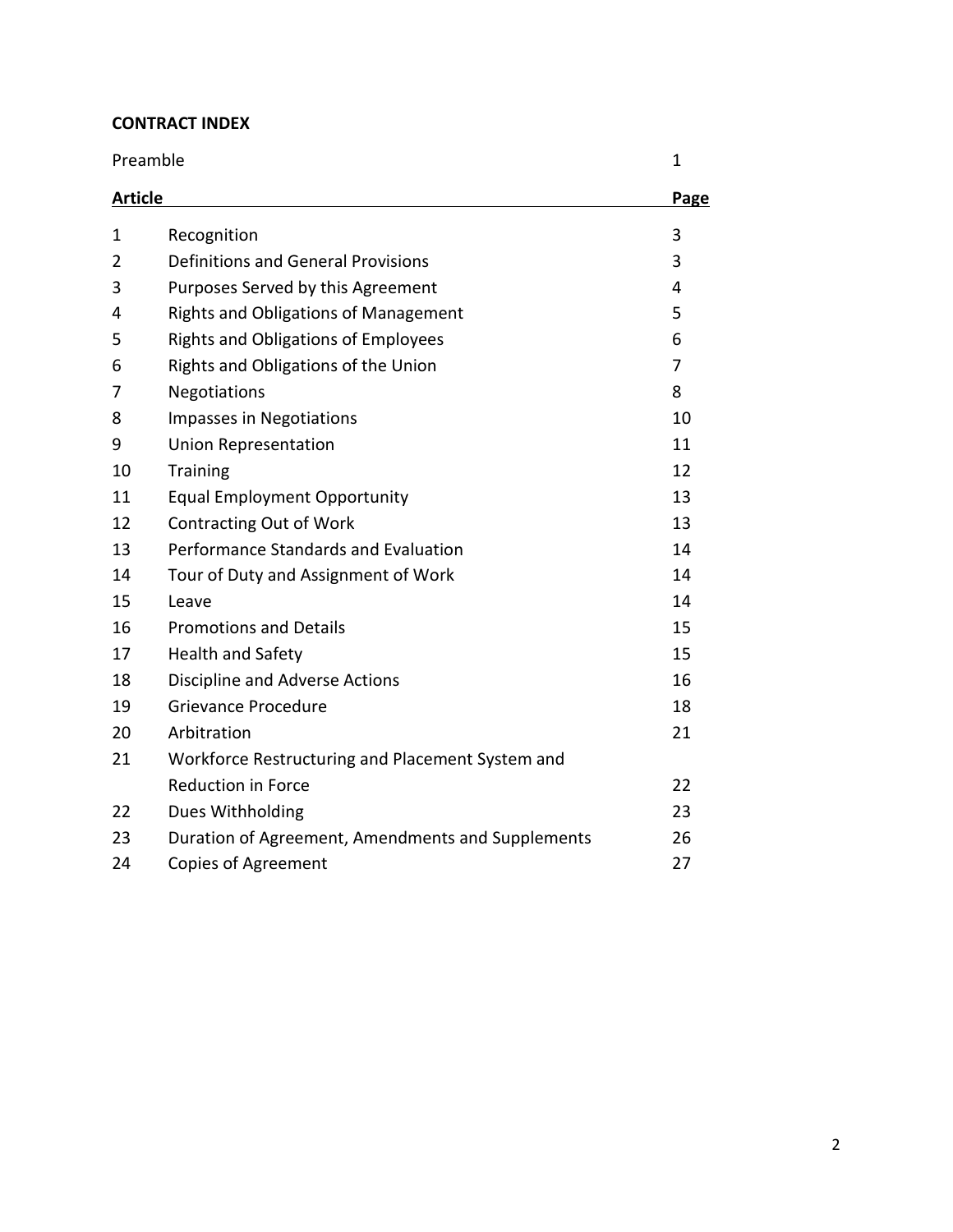#### **Recognition**

**Section 1.** Management recognizes the Union as the exclusive representative of all bargaining unit Employees in the unit as defined in Section 2 below, and the Union recognizes the rights and obligations of Management to manage the Forest. The Union agrees to represent all bargaining unit employees in the unit in a fair and equitable manner with respect to grievances, bargaining, personnel policies, practices, and working conditions without regard to Union membership, race, color, religion, sex, age, national origin, political affiliation, marital status, or disability.

**Section 2.** Management hereby recognizes that the Union is all employees including permanent seasonal employees, employed at the Santa Fe National Forest, whose headquarters office is in Santa Fe, New Mexico, excluding professionals, employees engaged in Federal personnel work in other than a purely clerical capacity, management officials, and supervisors and guards as defined in the 5 U.S.C. Chapter 71.

#### **ARTICLE 2**

#### **Definitions and General Provisions**

**Section 1.** The following listed or referenced definitions of terms or words are agreed upon to assist in the clarification of the interpretation, application, and administration of the terms of this agreement.

**Section 2.** The definition of terms or words in 5 U.S.C. Chapter 71, will apply to this agreement. Interpretation of terms or words will be governed in the same manner that the provisions of Chapter 71 of Title 5, U.S.C. are required to be interpreted under 5 U.S.C. 7101; in a manner consistent with the requirement of an effective and efficient Government.

**Section 3**. References to Employees (capitalized) or unit employees will refer only to Employees included in the exclusive representation unit. References to employees (lowercase) or Department employees will take the meaning of employees as generally defined in 5 U.S.C. 7103.

**Section 4.** References to work supervisor or supervisor will refer to the immediate supervisor of an Employee or the supervisor's designated acting.

**Section 5.** References to Union Representative will refer to an official of the Union, or any other person specifically designated by the Union to represent the Union in dealings with Management, whether or not the official or representative so designated is employed by the Federal Government.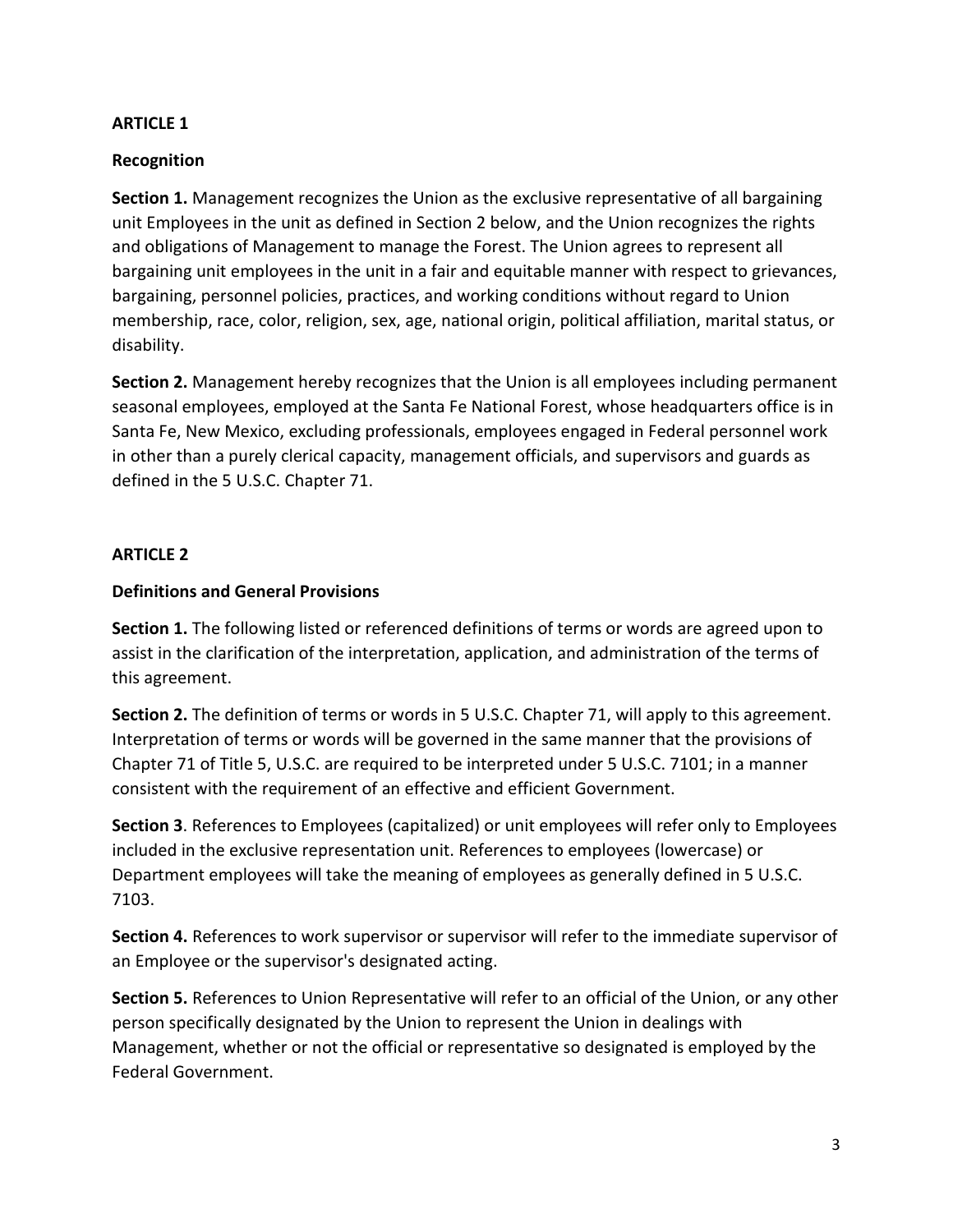#### **Purposes Served by this Agreement**

**Section 1.** 5 USC 701 (a) (1) (Whereas) experience in both private and public employment indicates that the statutory protection of the employees to organize, bargain collectively, and participate through labor organizations of their own choosing in decisions which affect them--

- A. safeguards the public interest,
- B. contributes to the effective conduct of public business, and
- C. facilitates and encourages the amicable settlements of disputes between employees and the Employer involving conditions of employment; and
- D. Whereas the public interest demands the highest standards of employee performance and the continued development and implementation of modern and progressive work practices to facilitate and improve employee performance and the efficient accomplishment of the operations of the government. Therefore, labor organizations and collective bargaining in the Civil Service are in the public interest.

**Section 2.** The Employer recognizes the right of employees to organize and express their views collectively, that participation of Union representatives when personnel policies change in the negotiation and implementation of personnel policies, practices or working conditions affecting them contributes to the effective conduct of the unit that the effective administration of the unit and the well-being of its employees require that orderly and constructive relationships be maintained between the Union and management officials, and that effective labor management cooperation requires a clear statement of the respective rights and obligations of the Union and the Employer.

**Section 3.** This agreement defines certain roles and responsibilities of the parties hereto; states policies, procedures, and methods that govern working relationships between the parties, and identifies subject matter of proper mutual concern to the parties who have entered into agreement primarily for the following reasons:

- a. to improve the efficient administration and management by means of obtaining the active interest, support, and cooperation of employees in determining and maintaining general working conditions that are satisfactory to them and that contribute to the efficiency of the Federal service to the public. This includes the following objectives:
	- 1. to promote fair and reasonable working conditions;
	- 2. to promote improved programs designed to aid employees in achieving their acknowledged and recognized job-related objectives;
	- 3. to promote the highest degree of morale in the employee.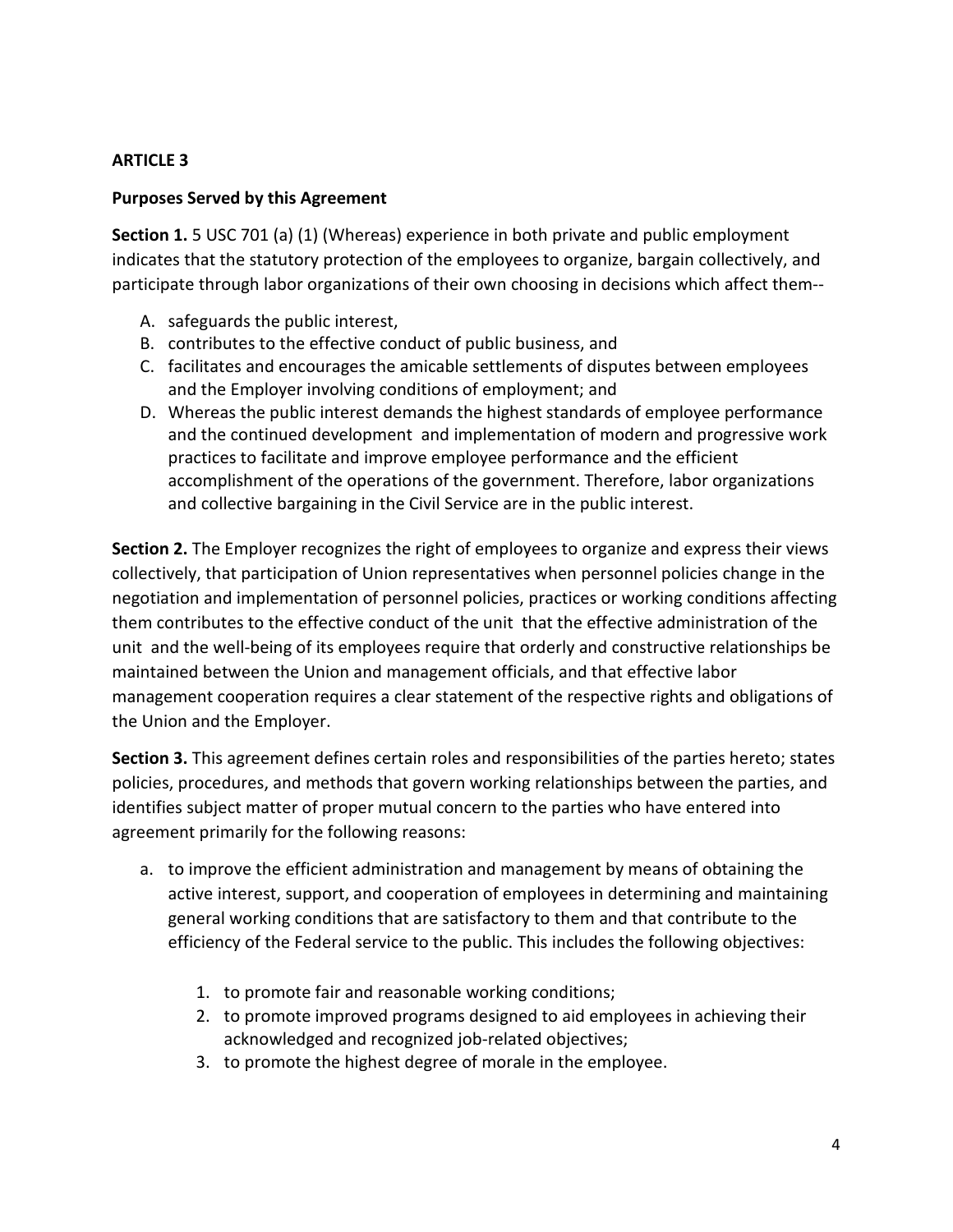- b. to establish a basic understanding relative to matters affecting conditions of employment under this agreement;
- c. to facilitate the adjustment of grievances and disputes in carrying out the intent in U.S. Code, Section 7121.
- d. to promote effective employee/management relations between the employer and Employees; and
- e. to provide a safe and healthful work environment.

### **Rights and Obligations of Management**

**Section 1.** 5 USC 7106. Nothing in this agreement shall affect the authority of Management-

- A. to determine the mission, budget, organization, number of Employees, and internal security practices; and
- B. in accordance with applicable laws-
	- 1. to hire, assign, direct, layoff, and retain Employees, or to suspend, remove, reduce in grade or pay, or take other disciplinary action against such Employees;
	- 2. to assign work, to make determinations with respect to contracting out and to determine the personnel by which operations shall be conducted.
	- 3. with respect to filling positions, to make selections for appointments from
		- a. among properly ranked and certified candidates for promotion; or
		- b. any other appropriate source; and
- C. to take whatever actions may be necessary to carry out the mission during emergencies.

**Section 2.** Nothing in this agreement shall preclude Management and the Union from negotiating 5 USC 7106 (b)--

- a. at the election of the Agency, on the numbers, types and grades of Employees or positions assigned to any organizational subdivision, work project, or tour of duty, or on the technology, methods and means of performing work;
- b. procedures which Management will observe in exercising any authority under this section; or
- c. appropriate arrangements for Employees adversely affected by the exercise of any authority under this section by such Management officials.

**Section 3.** To the extent that Management policies are in conflict with this agreement, the provisions of the agreement will govern, except for Management policies for which there is a compelling need.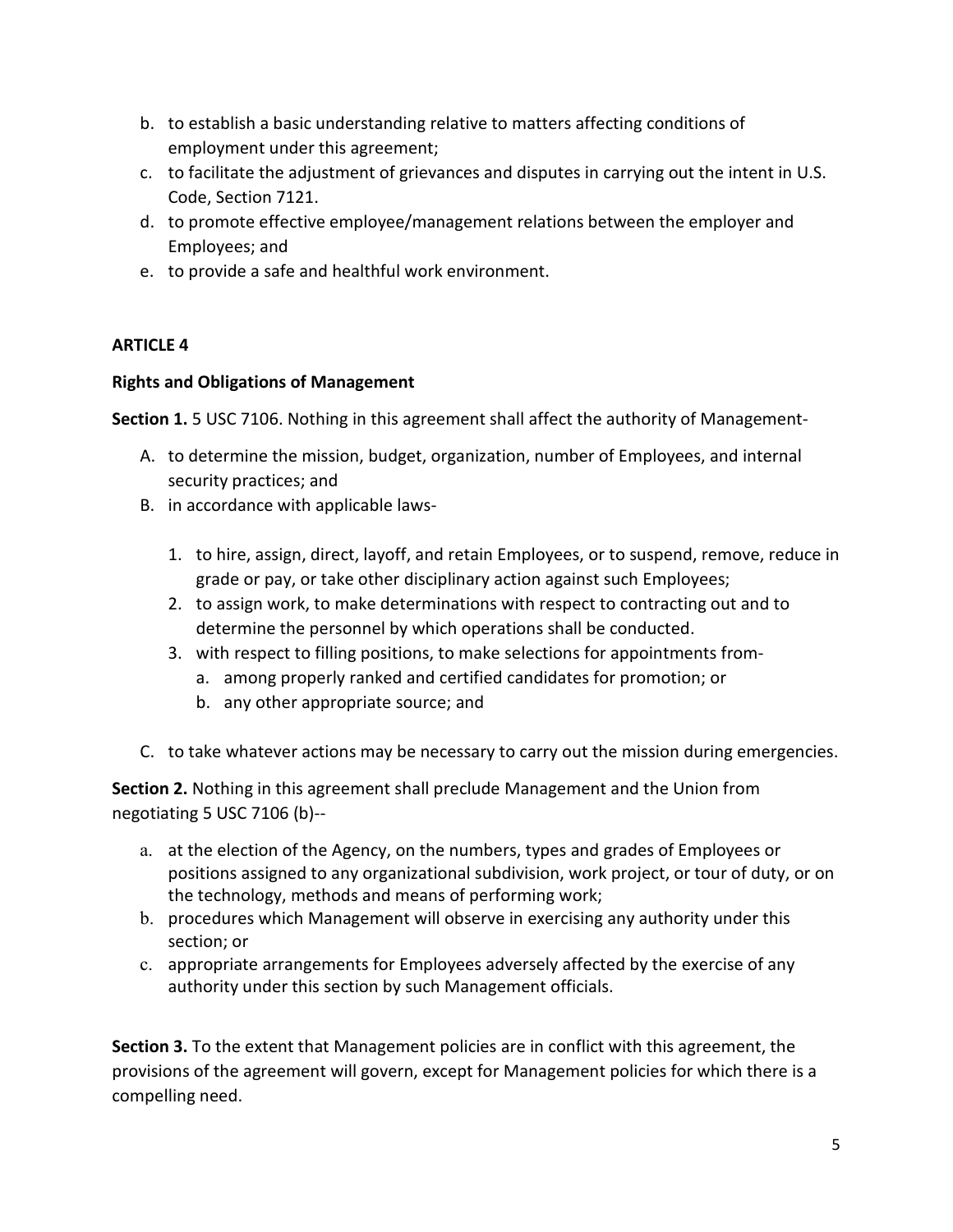**Section 4.** Management will observe all rules of conduct established by law, Department Regulation, Agency and Forest Policy.

# **ARTICLE 5**

### **Rights and Obligations of Employees**

**Section 1.** 5 USC.71, each Employee will have the right to form, join, or assist any labor organization, or to refrain from any such activity, freely and without fear of penalty or reprisal, and each Employee will be protected in the exercise of such right. Except as otherwise provided under this Agreement such right includes the right-

- A. to act for the Union in the capacity of representative and the right, in that capacity, to present the views of the Union to Management and other officials of the executive branch of the Government, the Congress, or other appropriate authorities, and
- B. to engage in collective bargaining with respect to conditions of employment through representatives chosen by Employees under Chapter 71, U.S. Code, Title 5.

**Section 2.** It is further agreed that the rights described in Section 1 preceding do not extend to participation in the Management of labor organization or to acting as a representative of any such organization where such participation or activity would result in a conflict of interest or otherwise be incompatible with law or with the official duties of an Employee.

**Section 3.** Employees have the right to bring matters of personal concern to the attention of the appropriate Union or Management official in accordance with applicable laws, rules, regulations and established policies, and to choose their own representative in a grievance or appeal action which is consistent with law and regulations. Under certain circumstances, Agencies can oppose an employee's choice of representative such as when the choice presents a conflict of interest.

**Section 4.** The Union and Management agree that all provisions of this Agreement and of applicable laws, Chapter 71, Title 5, U.S. Code, as amended, and regulations will be applied fairly and equitably to all Employees in the unit.

**Section 5.** 5 USC 71, nothing in the Agreement will require employees to become or remain a member of the Union, or to pay money to the organization except pursuant to a voluntary, written authorization by a member for the payment of dues through payroll deductions.

**Section 6.** It is agreed that Employees will have access to their official personnel folders (OPF) in accordance with existing regulations. No material of any nature, which might reflect adversely upon an Employee's character or career, will be placed in the employee's OPF without the Employee's knowledge.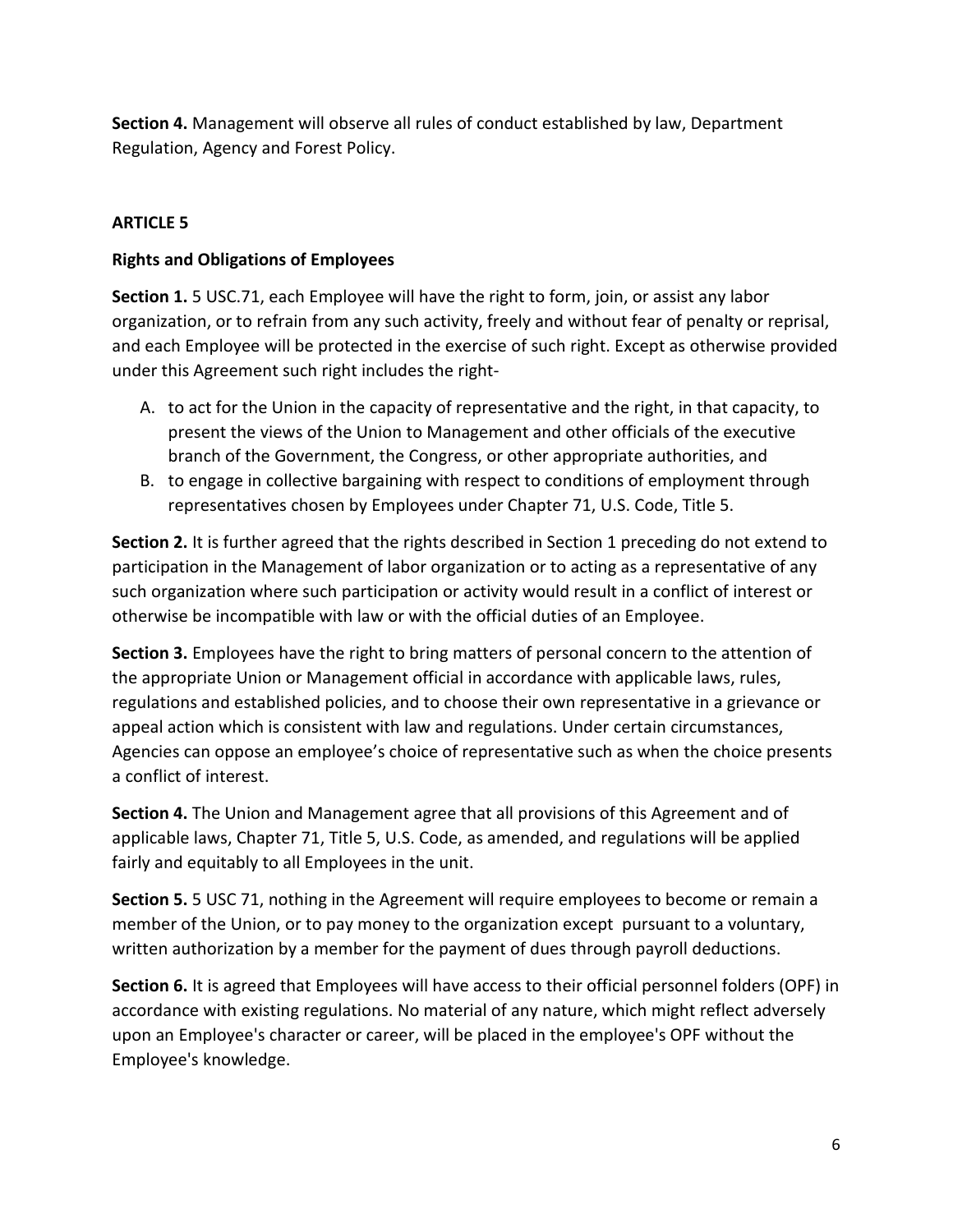#### **Rights and Obligation of the Union**

**Section 1.** 5 USC 7714, the Union, which has been accorded exclusive re cognition, is the exclusive representative of the Employees in the unit it represents and is entitled to act for, and negotiate collective bargaining agreements covering all Employees in the unit. An exclusive representative is responsible for representing the interests of all Employees in the unit it represents without discrimination and without regard to labor organization membership. The Employee, will be given the opportunity to be represented at-

- A. *FormalDiscussion:* Any formal discussion between one or more representatives of Management and one or more Employees in the unit or their representatives concerning any grievance or any personnel policy or practice or other general condition of employment.
	- 1. All of the following factors must be present in order for there to be a formal discussion:
		- a. *Attendance*

At least one Management representative and one employee covered by the collective bargaining contract.

*b. Discussion Topic*

Conditions of employment (heating, smoking areas, desk location, parking, etc.) Grievances or appeals.

- *c. Formality* Scheduled. Agenda. Notes/Minutes. Required.
- 2. Roles and Requirements:
	- *a. Management* Notify union representative. Provide opportunity to attend.
	- *b. Union* Attend as representative, if they desire. Relevant questions and comments.
- *B. Weingarten Rights:* Any examination of an Employee in the unit by a representative of Management in connection with an investigation if;
	- 1. the Employee reasonably believes that the examination may result in disciplinary action against the Employee; and
	- 2. the Employee requests representation.
	- 3. Weingarten Rights will be posted on all common bulletin boards at Santa Fe National Forest.

**Section 2.** The right to be present during formal discussions between Management officials and Employees does not extend to informal discussions.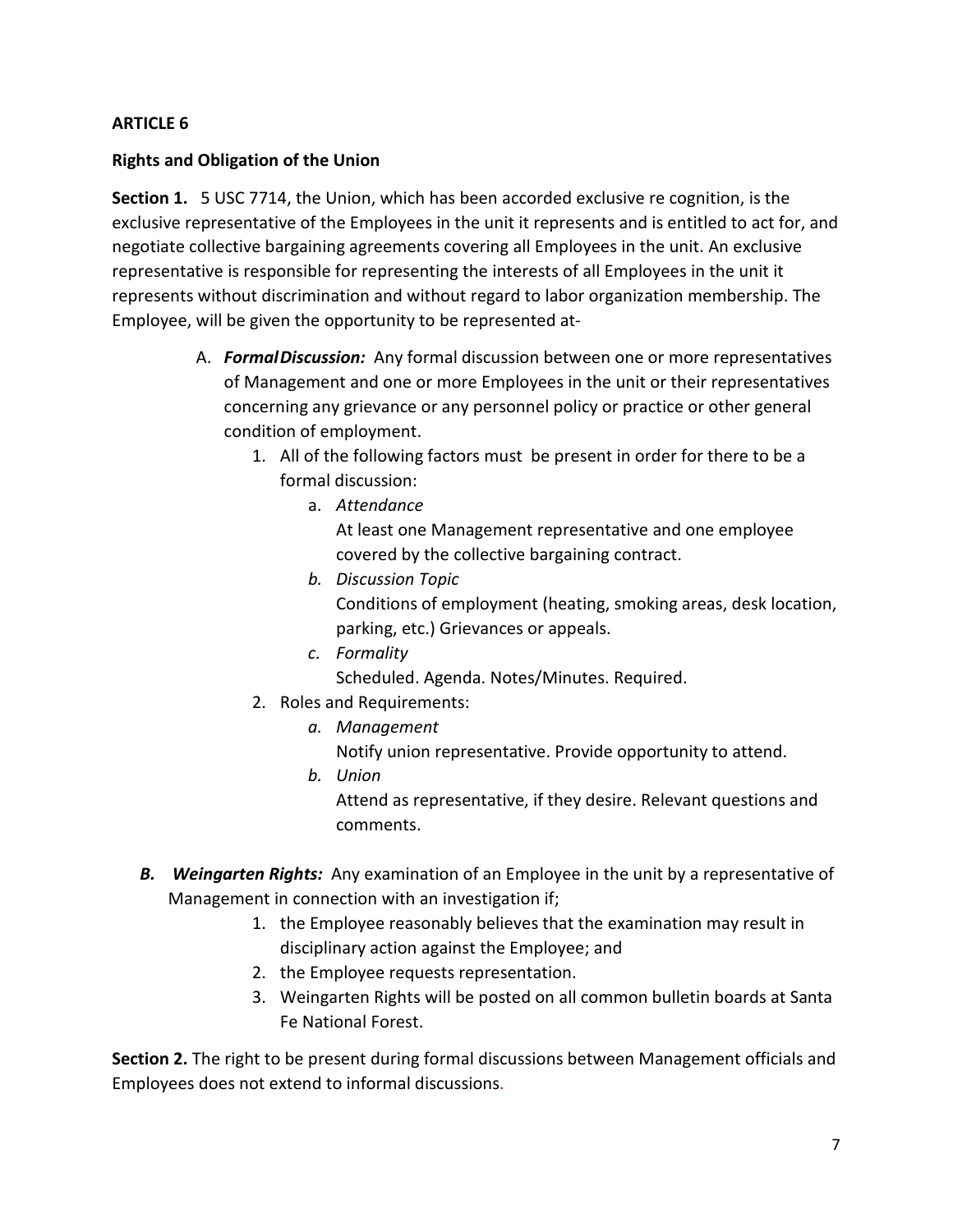**Section 3.** The Union agrees to assist Management in efforts to improve safety practices, combat tardiness and absenteeism, encourage energy conservation, develop effective work relationships, promote understanding of personnel policies, practices, conditions of employment and provisions of this agreement, and to encourage the submission of suggestions and cost reduction ideas.

**Section 4.** It is agreed that internal business of the Union such as soliciting membership, collecting dues, electing officers, meetings, conferences, and distribution of literature will be conducted during the non-duty hours of the employees involved.

**Section 5.** The Union has the right to represent an Employee at appeal and grievance proceedings if so requested by the Employee. It is agreed that the Union will be provided the opportunity to be present at the adjustment of a grievance of an Employee even though the Employee may not have chosen a representative of the Union.

**Section 6.** Management will recognize duly elected officials and Union representatives appointed by the Union, and those individuals designated, in writing, by the Union to be Union representatives. The Union will provide Management with a listing of representatives by name on a quarterly basis or as needed.

**Section 7.** Reports, recommendations, reviews, assessments, evaluations and costs incurred from Management therefrom regarding all grievances and complaints involving the Employees will be given to the President of the Union or his/her designee upon request, subject to the availability of data and in accordance with the Privacy Act and/or FOIA, current case law, and information request requirements (5 USC 7114 (b) (4)).

**Section 8.** Management recognizes the right of the Union to file alleged unfair labor practice (ULP) charges when the Union believes Management has taken an action that violates the provisions of 5 USC 7116 (a). Prior to a ULP being filed, the filing party will file a Notice of Intent to file a ULP. The charged party will have 15 calendar days to respond.

### **ARTICLE 7**

### **Negotiations**

**Section 1.** It is agreed and understood that matters appropriate for negotiation between the parties are policies, practices, and procedures and matters affecting conditions of employment that are more than de minimis as required by Chapter 71, Title 5, U.S. Code and case law. The Employer shall give due regard to the obligations imposed by applicable laws, rules, regulations, and this Agreement.

However, the obligation to meet and negotiate does not include matters excluded by provisions of Article 4 and law as required by Chapter 71, Title 5, U.S. Code. This does not preclude the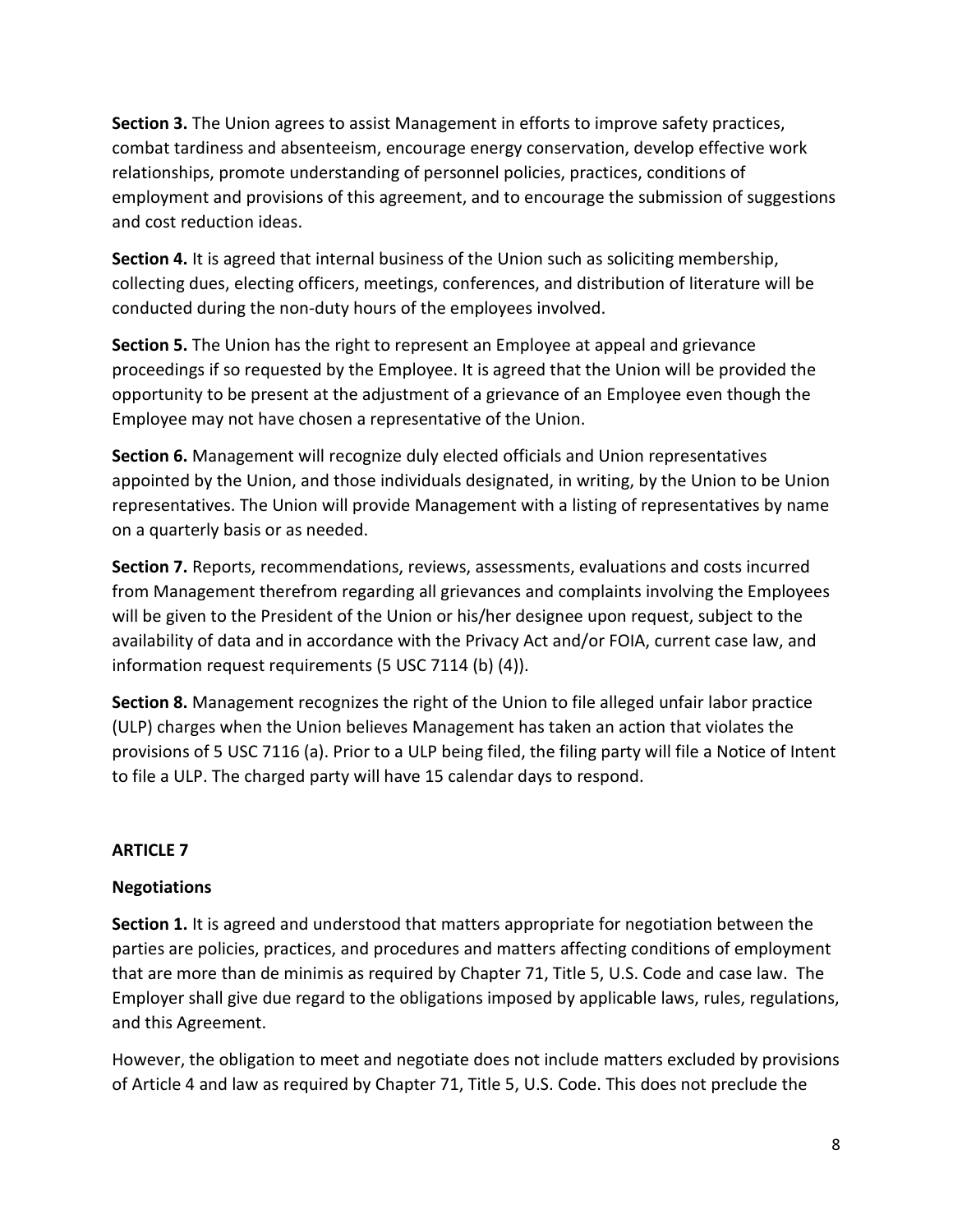parties from negotiating agreements on the procedures and impact of implementing substantive changes required by law or regulation issued at a higher level.

**Section 2.** Prior to publishing any new or revised policy effecting substantive working conditions in the unit, Management shall provide to the Union's President written notice of the proposed change(s) of the bargaining unit employee's conditions of employment (that are not otherwise covered by the parties' agreement). A period of fourteen (14) calendar days from date of receipt to advise the Employer, in writing of the Union's request to negotiate and provide the Employer written proposals.

**Section 3.** After receipt of the Union's proposals, the Employer and the Union will bargain, as appropriate and in accordance with applicable law, rule and regulation. If the Union's proposals are not provided to the Employer within fourteen (14) calendar days as stated above, then the request to negotiate will be deemed waived and closed, and the Employer may proceed with implementation, unless an extension is requested and approved in advance.

**Section 4.** Negotiations will take place as soon as practical, but no more than fourteen (14) calendar days after the Union has provided proposals, unless the parties mutually agree to extend the period. The Parties will strive to reach agreement and conclude bargaining within fourteen (14) calendar days from the start of negotiations. The bargaining period may be extended by mutual agreement of the Parties.

**Section 5.** Should the Parties not come to an agreement within fourteen (14) calendar days, the Employer may implement the change in its discretion. However, post-implementation bargaining procedures pursuant to Section 6 of this article will apply if the Parties are unable to reach agreement prior to the implementation date declared by the Employer.

**Section 6.** Post-Implementation Bargaining Procedure

- A. Definition. Post-implementation bargaining is bargaining after a management-initiated change has been implemented. When the Employer determines that a particular change is necessary or appropriate, in accordance with law, rule or regulation, and must be implemented by a certain date, post-implementation procedures will apply if the parties are unable to reach agreement prior to the implementation date of the change.
- B. Post Implementation Bargaining Procedure. The Union will be provided notice of change following the implementation date by the Employer and afforded the opportunity to bargain. The Union will have fourteen (14) calendar days to submit their demand to bargain accompanied by their bargaining proposals related to the implemented change. The Union will be afforded the opportunity to submit bargaining proposals concerning the change for up to fourteen (14) calendar days following the date that implementation by the Employer has occurred. The Union shall not file unfair labor practice charges solely over the Employer implemented change. However, the Union reserves all other rights pursuant to applicable laws and regulations. Once Union proposals have been submitted to the Employer, the procedures above will apply.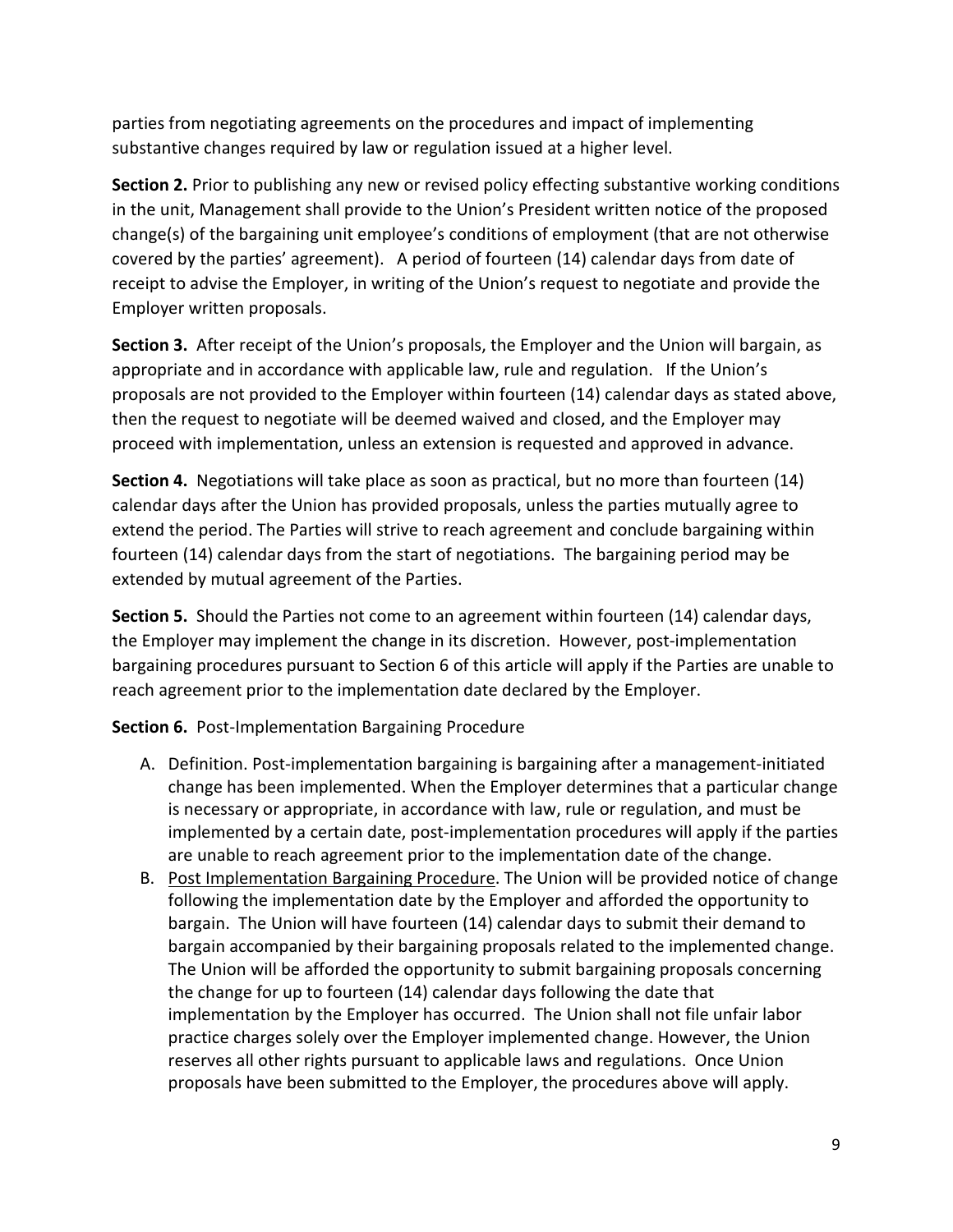**Section 7.** Agency Head Review. All negotiated agreements shall be subject to review by the head of the Agency, or designee pursuant to 5 U.S.C §7114 (c).

# **ARTICLE 8**

## **Impasses in Negotiations**

**Section 1.** When the Union and Management determine that an impasse has been reached on an item in negotiation, the item will be set aside. After all negotiable items on which agreement can be reached have been disposed of, the parties will once more attempt to resolve any existing impasse items.

**Section 2.** If the Union or Management concludes that an impasse has been reached on an issue, either party may request mediation from the Federal Mediation and Conciliation Service (FMCS) by stating its position in writing, together with a notice of intent to request mediation. Within fourteen (14) calendar days after receipt of the notice the other party may submit, in the interest of compromise, a counter proposal. Failure to submit a counter proposal within these fourteen (14) calendar days will constitute agreement to proceed with mediation.

**Section 3.** If, after discussion between the parties of the counter proposal submitted in accordance with Section 2 above, either party concludes that the impasse still exists, it will notify the other party in writing and request mediation as indicated in Section 4 below.

**Section 4.** Within fourteen (14) calendar days after either or both parties conclude that the impasse still exists, either or both parties will request FMCS to provide mediation service in accordance with the procedures set forth in the regulations of the service.

**Section 5.** The above does not preclude either party from presenting, in the interest of reaching an agreement, a substantive counter proposal at any stage in this procedure that would continue negotiations without the assistance of mediation.

**Section 6.** It will be the function of the mediator to assist both parties without taking sides. The mediator will make no public recommendations concerning issues.

**Section 7.** When the service of FMCS fails to resolve a negotiation impasse, the issue involved will be referred within fourteen (14) calendar days to the Federal Impasse Panel by the Local and/or Forest Supervisor, or both, in accordance with Chapter 71, Title 5, U.S. Code, as amended.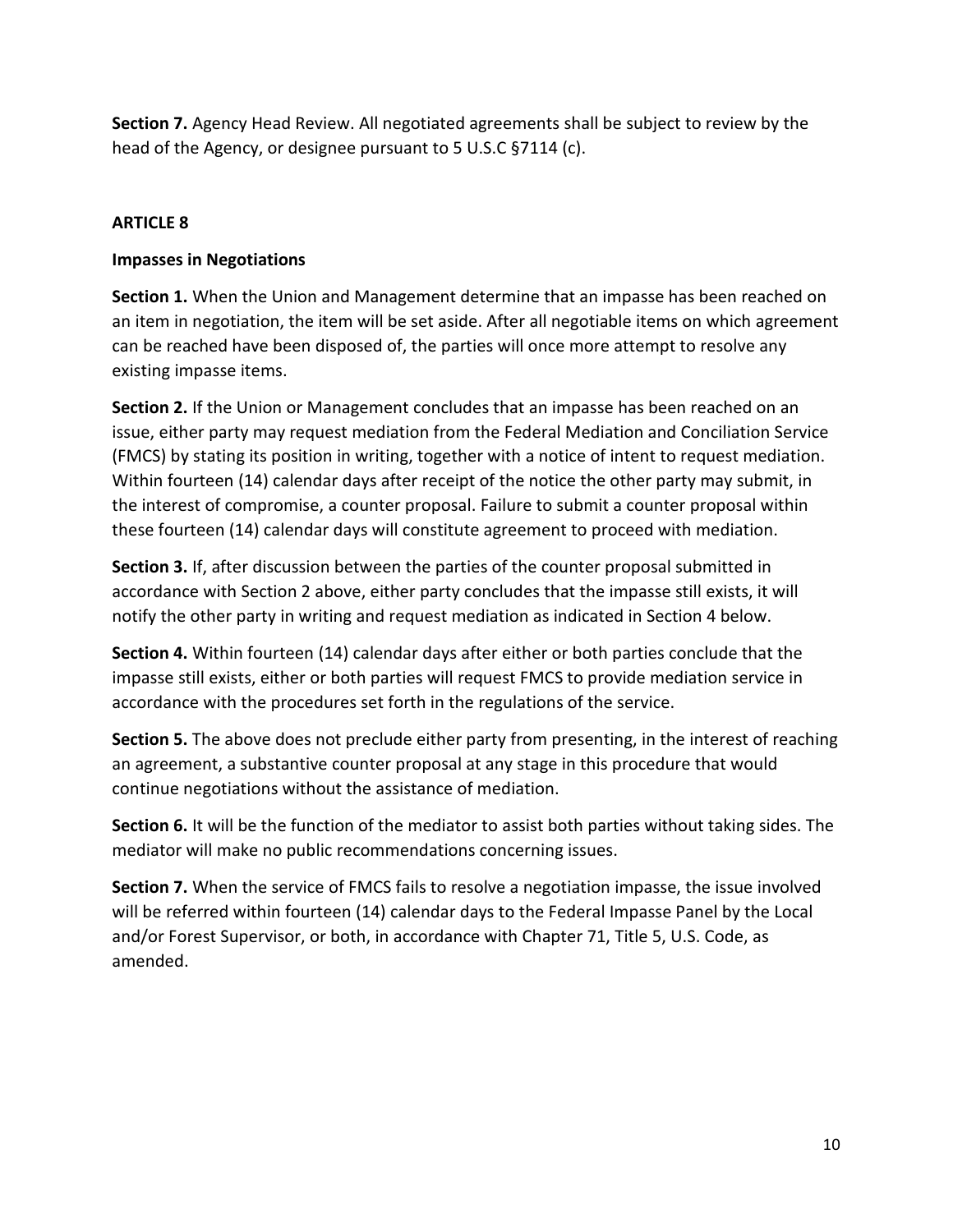#### **Union Representation**

**Section 1.** Management recognizes the in order to accomplish good Labor-Management relations as provided in 5 USC 7101, the Union representatives may use union time under the conditions described in this Article.

**Section 2.** Management recognizes the right of the Union to designate union representatives. It is understood that the Union, in appointing such Union representatives, does so for the express purpose of improving relationships by helping to settle problems at the lowest possible organizational level. The Union will provide the Employer with electronic lists of all designated Union representatives within 30 days of the effective date of this Agreement. The Union will provide an updated list when there is a change to a designated Union representative within two (2) calendar days. Only those employees identified on the list provided by the Union will be authorized to use union time.

**Section 3.** Management and the Union recognize that work supervisors are the key persons for Management and union representatives are key persons for the Union. It is agreed that work supervisors and union representative(s) will strive in good faith to:

- A. promote and maintain high morale and friendly relations;
- B. cooperate in their dealings;
- C. settle grievances as they arise in a positive manner;
- D. respect each other's position.

**Section 4.** The Union and Management agree that the following conditions will be observed in performance of union representative functions.

- A. The union representative will observe all rules of conduct established by law, regulation, Agency and Forest policy.
- B. The union representative shall obtain permission from his/her work area to perform the union representative function. This request of the union representative shall include information as to the general purpose of absence, where he/she will be and how long he/she expects to be gone.
- C. Union requests for official time will be granted based on workload, number of employees available, types of skills needed to accomplish the work, emergency conditions, etc.
- D. If an official time request is denied, official time will be granted at the earliest available opportunity. It is anticipated that Union officials will spend the majority of their paid time, measured each fiscal year, performing agency business including attending necessary training (as required by the Employer), in order to ensure that they develop and maintain the skills necessary to perform their Employer's duties efficiently and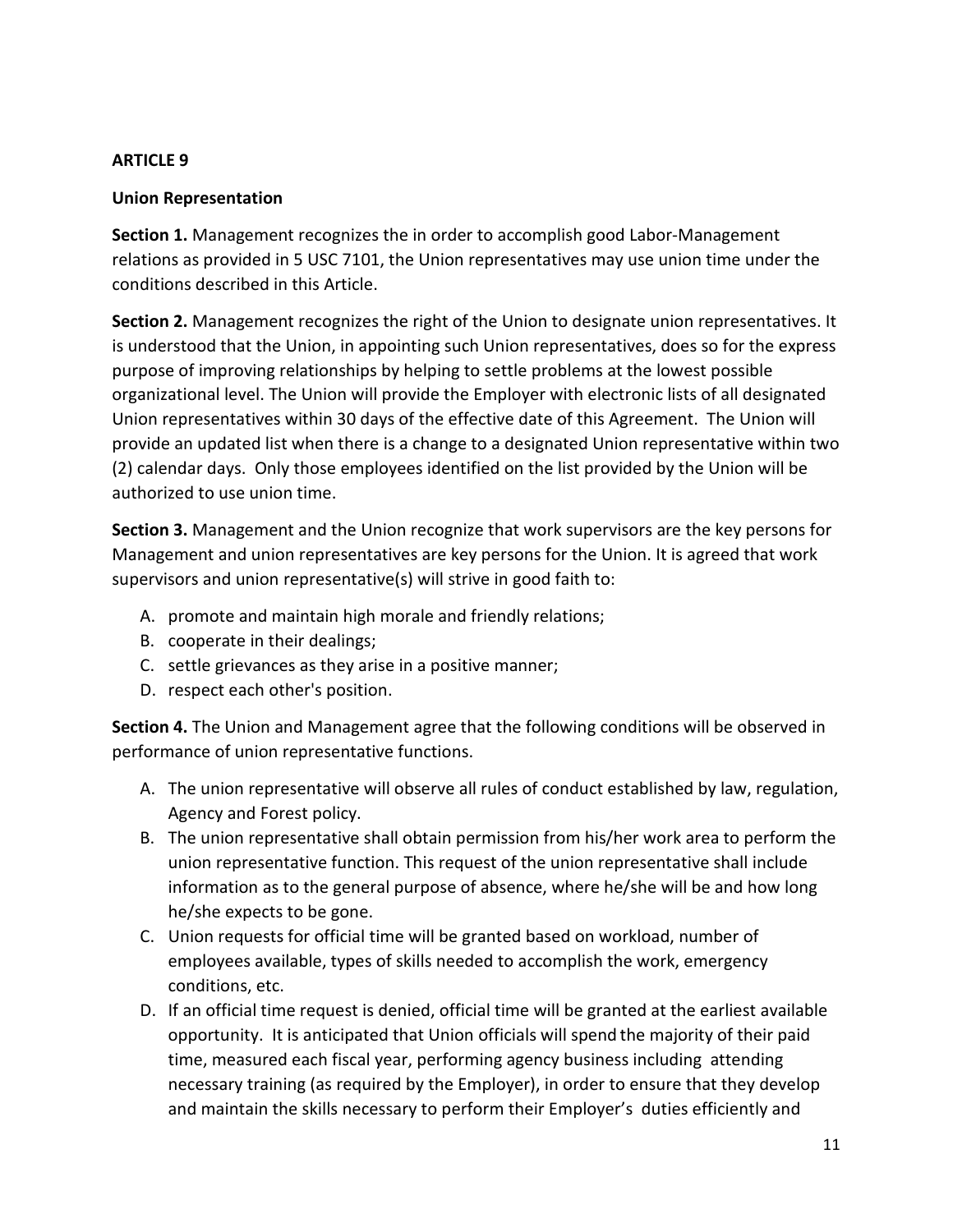effectively. Authorization of taxpayer funded union time under section 7131(d) of title 5, United States Code, shall be reasonable, necessary, and in the public interest. However, the total number of official time hours used by Union Representatives in this unit will be no greater than 80 hours per year (Union Bank), excluding term negotiations, FLRA proceedings, and FSIP proceedings.

- E. Upon release from work, the union representative will call supervisor of bargaining unit Employee and request reasonable time to carry out union representation work. The union representative will inform his/her work supervisor when he/she returns to his/her normal work functions and record timesheet according to the representational function.
	- 1. Consistent with 5 U.S.C. 71 and this Agreement, union representatives will be granted union time, subject to availability and as described below for only the following representational activities. Negotiations (limited to Term Negotiations) – to prepare for and negotiate a collective bargaining agreement, in accordance with 5 U.S.C 7131(a). Union representatives will use Transaction code 35.
	- 2. Mid-term negotiations under Article 7 to prepare for and bargain over issues raised during the life of a term agreement, in accordance with 5 U.S.C. 7131 (a). Union representatives will use Transaction code 36.
	- 3. Dispute Resolution to appear in proceedings before the Federal Labor Relations Authority during such tie as an employee would otherwise be in a duty status, in accordance with 5 U.S.C. 7173 (c). Union representatives will use Transaction code 37.
	- 4. General Labor-Management Relations to preform miscellaneous representational activities authorized under 5 U.S.C 7131(d), subject to availability of hours in the Union Bank as described in section D. Union representatives will use Transaction code 38.
- C. The union representative function will be performed in a dignified manner and if possible will not be performed in full view of the general public, students, and other unconcerned individuals.

# **ARTICLE 10**

# **Training**

**Section 5.** It is of mutual interest to Management and the Union to see that the Employees perform at the highest professional level at all times. Effort will be made by Management to see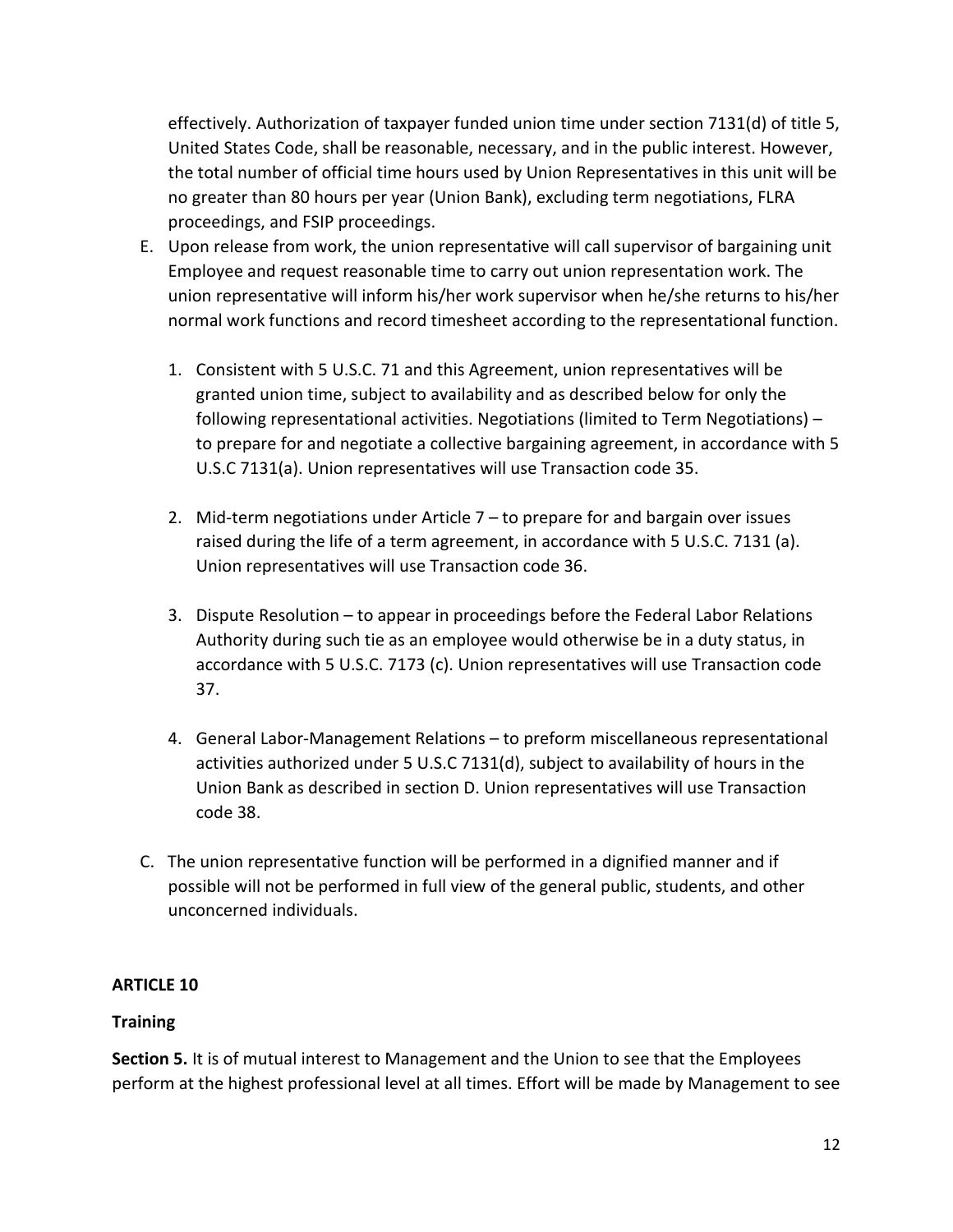that Employees are given the opportunity to attend courses, conferences and seminars to add in their development and achieve the goals and objectives of Management.

**Section 6.** Employees will discuss their training needs with their work supervisors to develop individual training plans. Training provided by Management will have primary focus on the present job and secondary on developmental activities, which will broaden Employees for further responsibilities. Individual training plans will be reviewed per the requirements of the current Department Regulations by the work supervisor with the Employee to ensure that the plan is followed.

**Section 9.** The travel time to attend workshops, seminars, and training, etc., may be compensated for by Management in accordance with provisions of Federal Travel Regulations, Title 5, and the Fair Labor Standards Act.

### **ARTICLE 11**

## **Equal Employment Opportunity**

**Section 1.** Management agrees not to discriminate on the basis of race, color, religion, sex, national origin, age, disability, reprisal (for prior participation in an EEO activity or having opposed discrimination), political affiliation, sexual orientation, marital status, parental status, or genetic information. Management and the Union agree to cooperate in supporting equal opportunity for all employees.

**Section 2.** Management and the Union agree to support the work environment program to eradicate every form of prejudice and discrimination based on age, sex (including sexual harassment or on the basis of marital status), race, religion, color, national origin, disability, or political affiliation, or other prohibited bases.

**Section 3.** Management will post current agency EEO complaint contacts and procedures.

**Section 4.** Disputes over the interpretation and application of this Article shall be processed under the negotiated grievance procedure or statute.

### **ARTICLE 12**

### **Contracting Out of Work**

**Section 1.** Management will inform the Union when a proposed contracting activity will affect bargaining unit position(s).

**Section 2.** Placement will be in accordance with current Agency guidance (i.e. WRAPS).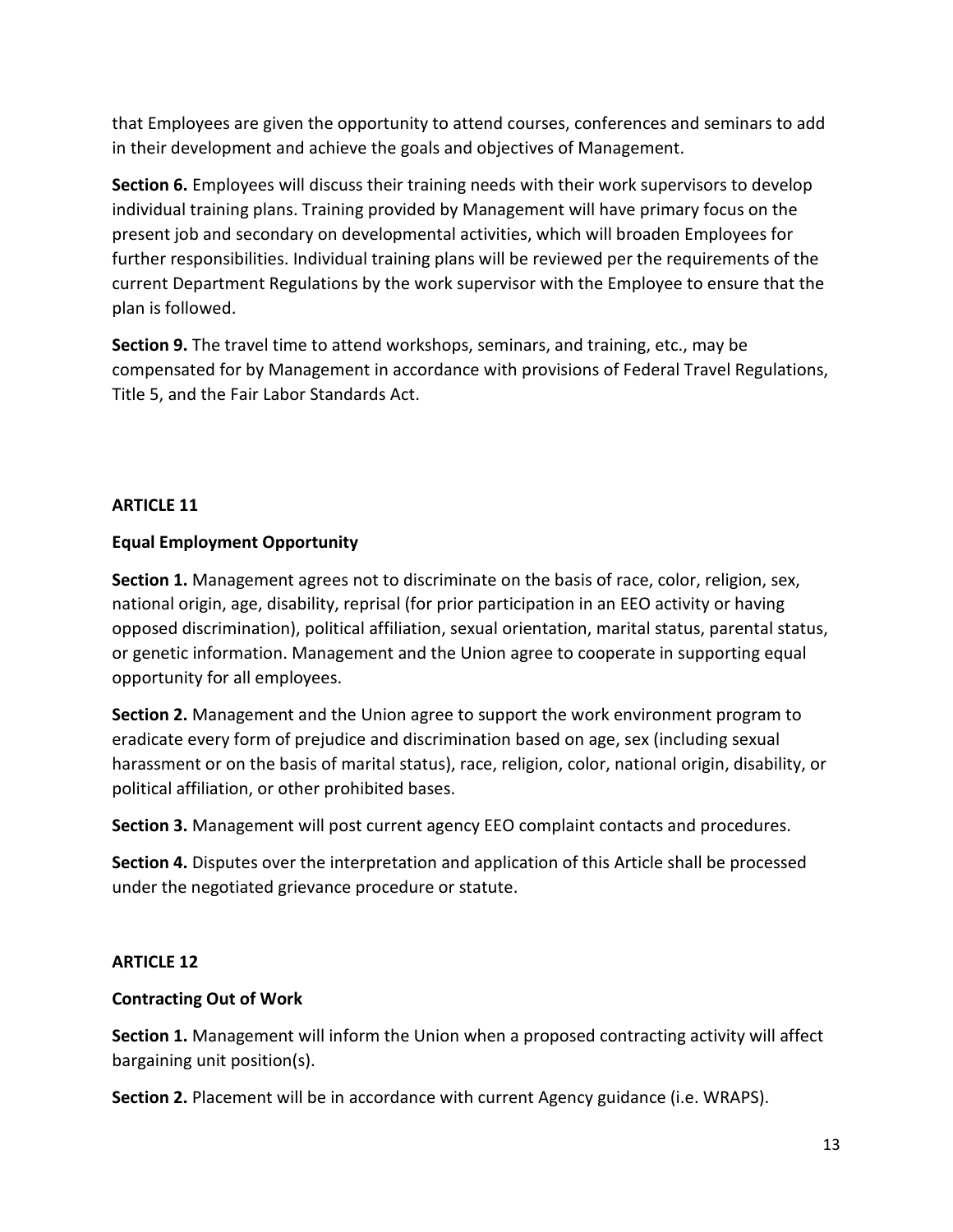**Section 3.** If contracting out adversely impacts Employees, the Union and Management may negotiate on appropriate arrangements for those Employees.

# **ARTICLE 13**

#### **Performance Standards and Evaluation**

Union and Management agree that performance management will be in accordance with the most current Department Regulation (DR 4040-430 – Employee Performance Management) and Agency performance management system (FSH 6109.13).

### **ARTICLE 14**

### **Tour of Duty and Assignment of Work**

Union and Management agree that tours of duty will be in accordance with current Alternative Work Schedule (AWS) regulations and guidelines.

### **ARTICLE 15**

### **Leave**

It is understood that a request for leave 2 days or less can be oral or written and the approval can be oral or written as well. Oral requests will normally be answered orally and documented on the timesheet. Supervisors have the right to ask for requests in writing. Written requests for leave will be answered in writing. OPM-71 form is required for leave requests longer than 2 days. Final action on absences will be documented in the Agency's time and attendance system.

**Section 2.** Annual Leave. Employees have the right to use annual leave, but supervisors have the authority to approve or disapprove the time when annual leave may be taken.

An employee must request annual leave as far in advance as practical. In the case of unscheduled leave or unplanned absence from duty, the employee shall notify their supervisor, orally or in writing, within the first two (2) hours of absence. If the employee is unable to notify their supervisor within the first two (2) hours of absence, they shall notify their supervisor as soon as possible. All leave request will be answered in a timely manner by the supervisor in order to afford the employee time to plan for travel arrangements.

The decision to approve when leave may be taken must take into consideration the needs of the Employer along with the employee's request. In the case of unscheduled leave or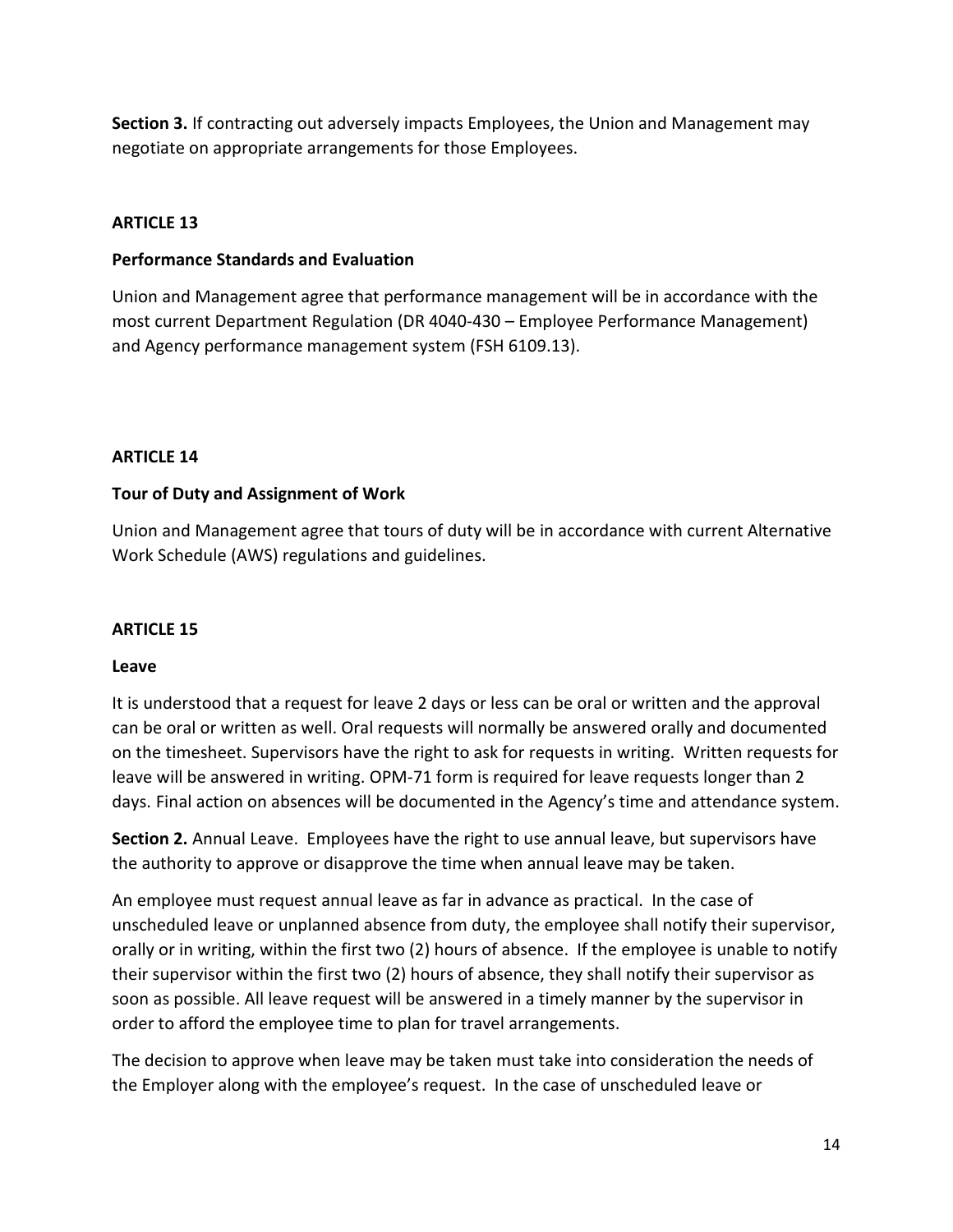unplanned absence, the supervisor will consider the request and make a decision as to how the absence will be charged.

**Section 3.** Sick Leave. An employee must request sick leave as far in advance as practical for reasonably foreseeable absences (e.g. medical appointments). An employee who is absent due to unforeseeable illness or injury shall notify their supervisor, orally or in writing, within the first two (2) hours of absence. If the employee is unable to notify their supervisor within the first two (2) hours of absence, they shall notify their supervisor as soon as possible.

The employee's sick leave request shall be approved as far in advance as practical. Sick leave, if available, will be granted to employees in accordance with applicable statues and regulations when they are incapacitated for performance of their duties by sickness, injury, or pregnancy and a mother's period of incapacitation as defined in 5 CFR § 630.1202, for medical, dental, or optical examination or treatment.

## *Administrative and Other Leave*

**Section 6.** Adverse weather and closures will be in accordance with current Department Regulations and 5 C.F.R. Part 630, Subpart P (Weather & Safety Leave).

**Section 7.** Holidays and non-duty days in conjunction with approve leave time will not be scheduled for overtime or holiday work except in emergencies as defined in Article 2, Section 13.

### **ARTICLE 16**

### **Promotions and Detail**

Union and Management agree that merit staffing will be in accordance with the most current Department Regulation (DR 4030-335-002 – Merit Promotion and Internal Placement).

### **ARTICLE 17**

### **Health and Safety**

**Section 1.** Management agrees to provide a safe and healthful work place for all Employees and will comply with applicable Federal laws and regulations relating to the safety and health of Employees. All Employees are responsible for taking immediate action to correct or identify observed unsafe conditions if possible, or if not possible, for promptly reporting the unsafe conditions to the appropriate work supervisor.

**Section 2.** Management and the Union will cooperate in the continuing efforts to eliminate accidents and health hazards.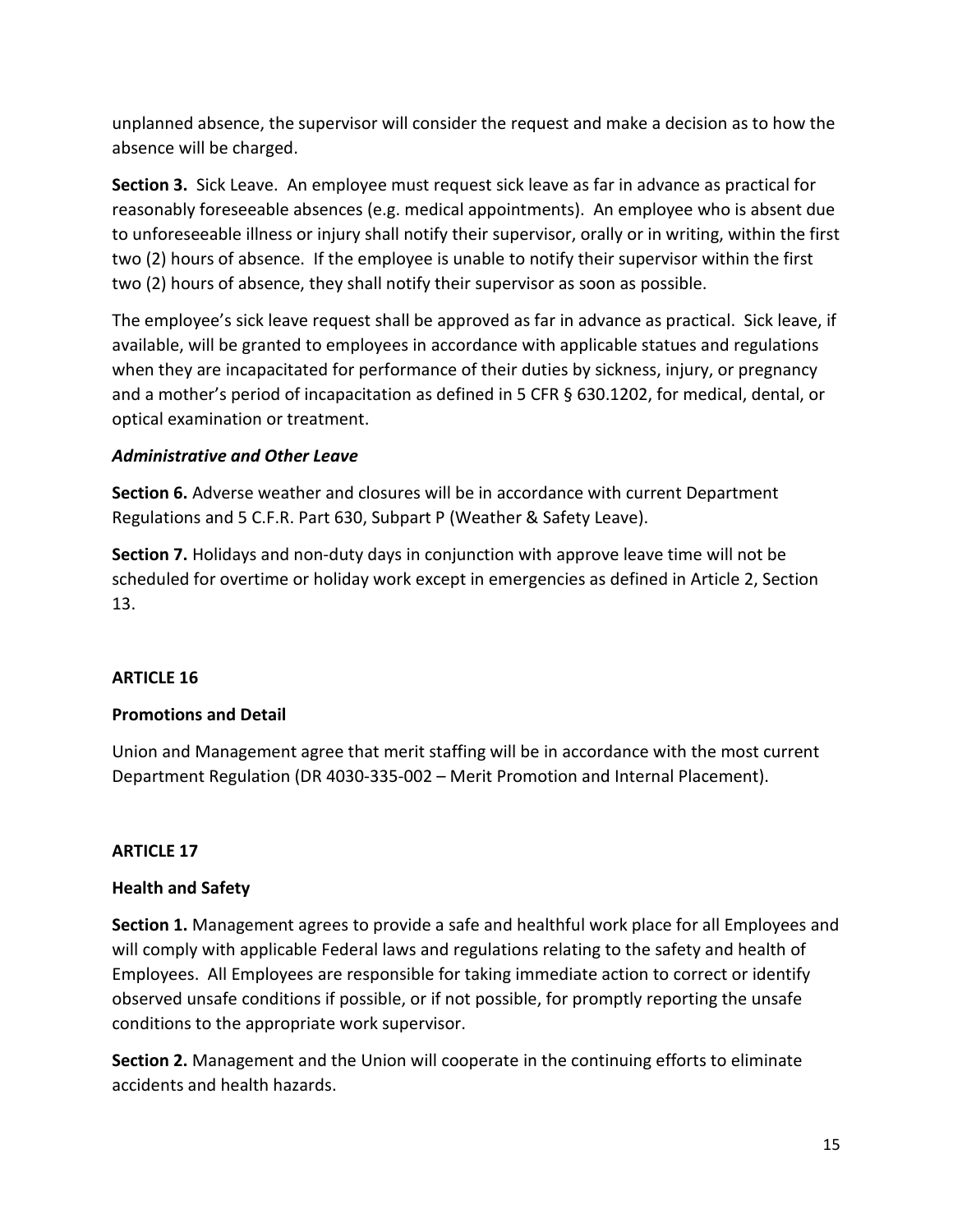**Section 3.** Protective personal equipment, when determined necessary by a Job Hazard Analysis, will be furnished and used by all Employees.

**Section 5.** An Employee or group of Employees who believe that they are being required to work under conditions which are unsafe or unhealthy beyond the normal hazards inherent to the operation in question shall have the right to raise their concerns in all appropriate forums and to file a grievance under the negotiated grievance procedure.

### **ARTICLE 18**

#### **Discipline and Adverse Actions**

**Section 1.** Disciplinary actions and adverse actions will be taken in accordance with applicable laws, rules, and regulations in effect at the time of the action. The specific penalty for an instance of misconduct shall be tailored to the facts and circumstances of the situation. In order to determine the appropriate penalty for an Employee such as a disciplinary or adverse action, the Employer will, subject to applicable law, rule, and regulation, consider the relevant factors articulated by the Merit Systems Protection Board in *Douglas v. Veterans Administration*, 5 M.S.P.R. 280 (1981) to applicable adverse actions). Management maintains discretion to discipline Employees without using progressive discipline.

Discipline is any action taken against an Employee that results in a letter of reprimand, suspension without pay, reduction in pay or grade, or removal from the Forest Service.

**Section 2.** Admonishments and counselings are not formal disciplinary actions to which the procedures in this Article apply. Admonishments and counselings, which may be oral or written, may be used when an Employee's conduct or performance is less than acceptable and it is likely that an informal action will result in improvement. Admonishments and counselings are neither grievable nor appealable.

**Section 3.** For purposes of this Agreement, discipline will be divided into three types: (a) Letter of Reprimand; (b) suspension for fourteen (14) days or less; (c) suspension of more than fourteen (14) days, removal, furlough without pay, or reduction in pay or grade.

- A. Letter of Reprimand: A Letter of Reprimand may be issued directly to an Employee without a proposal letter and will be sufficiently specific to indicate why the letter is being issued.
	- 1. The Letter will advise the Employee that the reprimand will be retained in the Official Personnel Folder for a period of two (2) years, but may be removed by the Employer at its sole discretion any time with the 2-year period.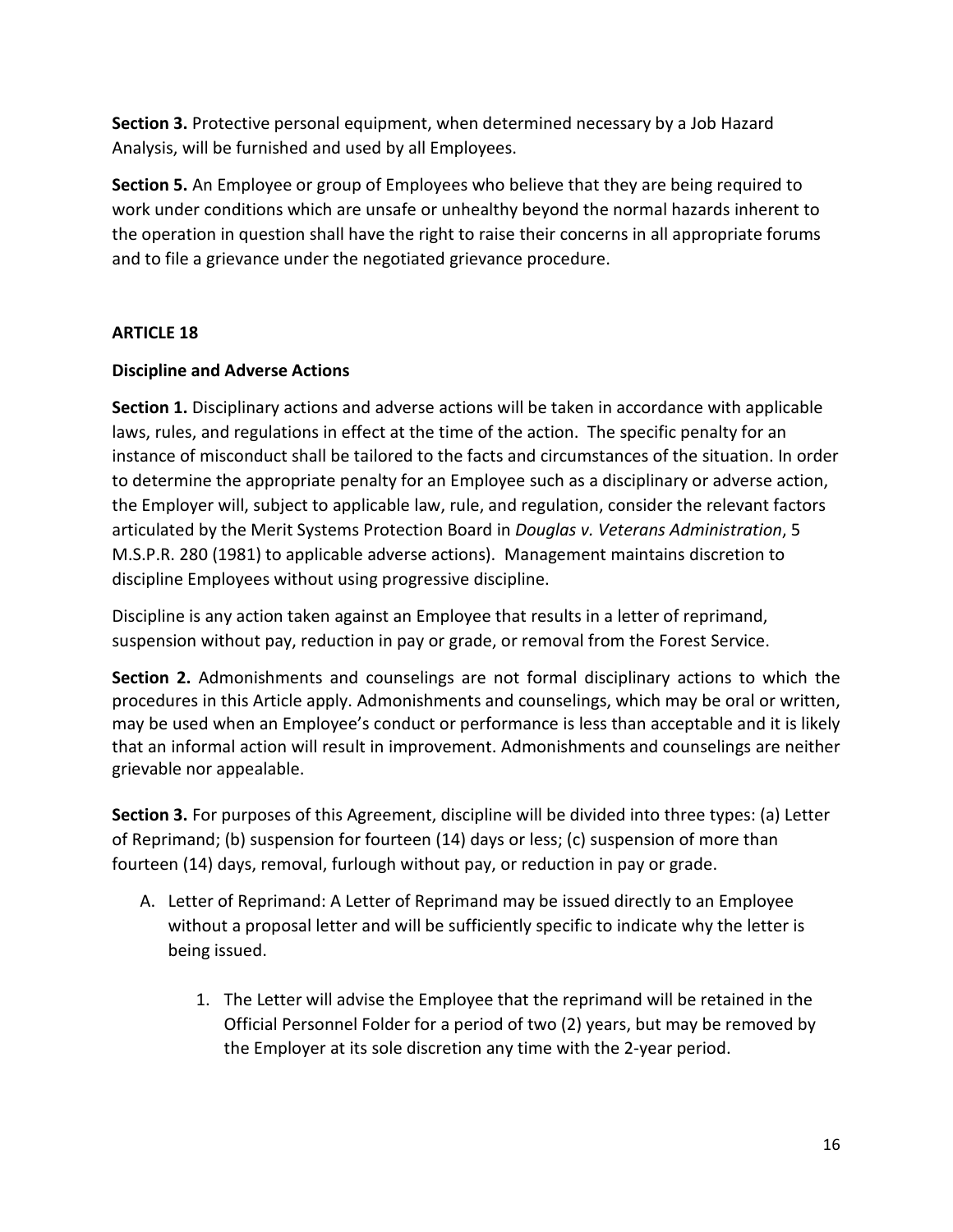- 2. A reprimand shall inform the Employee of his/her appeal/grievance rights as required by law. Employees may file a grievance over the issuance of a Letter of Reprimand under the grievance procedure contained in this Agreement.
- B. Suspension of fourteen days or less: The following applies to an individual in the competitive service who is not serving a probationary or trial period under an initial appointment or who has completed one year of current continuous employment in the same or similar positions under other than a temporary appointment limited to one year or less. Such an Employee is entitled to:
	- 1. Up to fourteen (14) calendar days a reasonable time to answer orally and in writing and to furnish affidavits and other documentary evidence in support of the answer. The deciding official may extend the reply period if he/she determines that good cause exists for an extension based on extenuating circumstances;
	- 2. be represented by themselves, or a Union representative, or an attorney with a financial liability waiver of attorney's fees, or other representative;
	- 3. written decision at the earliest practicable date containing the specify reasons for the decision and notifying the Employee of his/her appeal rights;
	- 4. grieve the decision, if adverse, through the negotiated grievance procedure contained in Article 19. The written decision will advise the Employee of this right.

D. Removal, suspension for more than fourteen days, furlough for thirty days or less, or reduction in pay or grade: The following applies to (1) an individual in the competitive service who is not serving a probationary or trial period under an initial appointment or who has completed one year of current continuous employment under other than a temporary appointment limited to one year or less; and (2) a preference eligible in the excepted service who has completed one year of current continuous service in the same or similar positions. Such an Employee is entitled to:

- 1. advance written notice, unless there is reasonable cause to believe the employee has committed a crime for which a sentence of imprisonment may be imposed, stating the specific reasons for the proposed action;
- 2. Up to fourteen (14) calendar days to answer orally and in writing and to furnish affidavits and other documentary evidence in support of the answer; The deciding official may extend the reply period if he/she determines that good cause exists for an extension based on extenuating circumstances;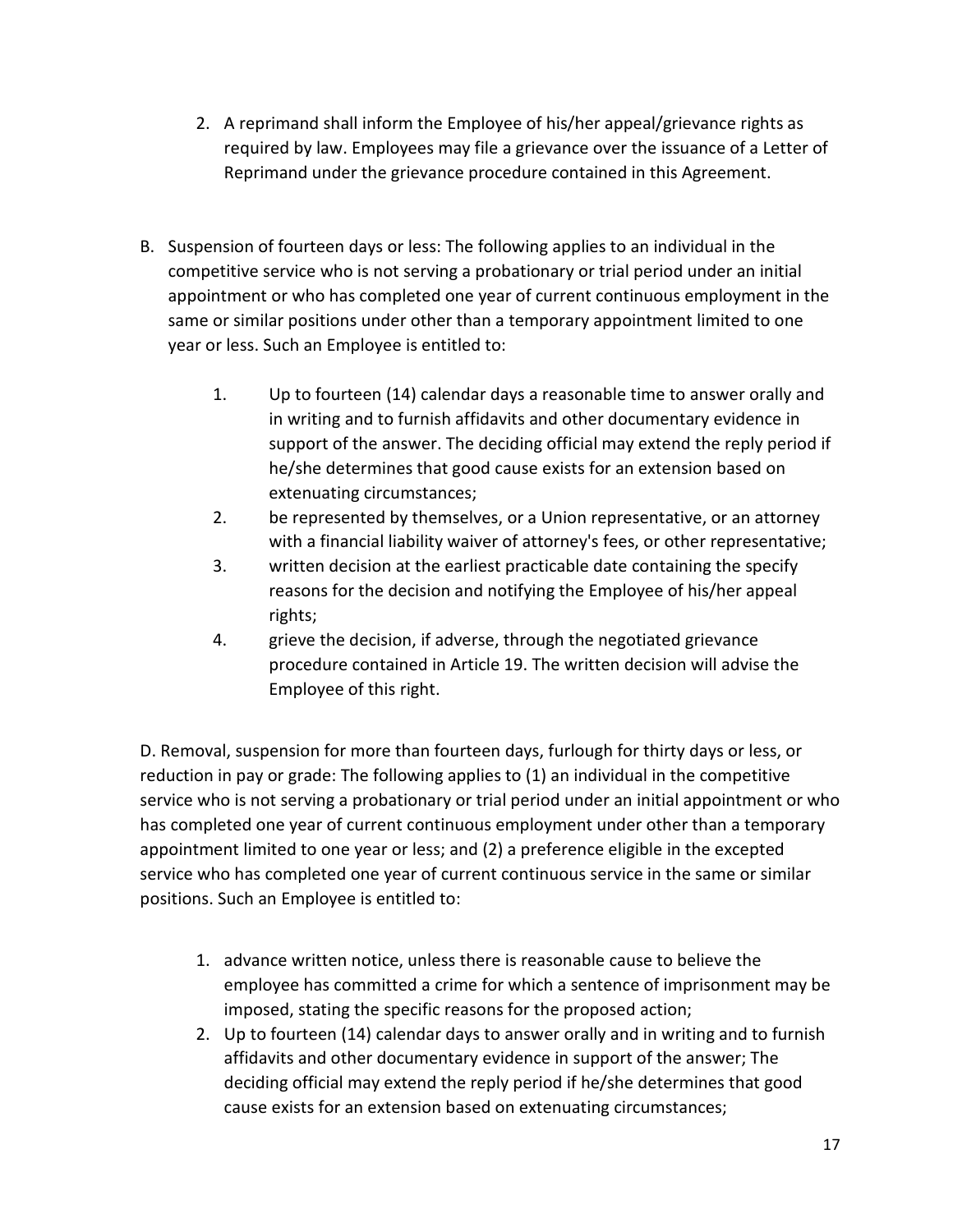- 3. be represented by a Union representative, an attorney or other representative;
- 4. a written decision and the specific reasons therefore at the earliest practicable date;
- 5. appeal the decision, if adverse, to the appropriate office of the Merit Systems Protection Board (MSPB). The written decision will advise the Employee of this right and of the appropriate MSPB office.

**Section 4.** Action by the Deciding Official: After carefully considering the evidence and the Employee's response, if any, including any mitigating factors, the Deciding Official shall decide:

- A. to withdraw the proposed action;
- B. to institute a lesser action;
- C. to institute the proposed action.

**Section 5.** A written copy of the Letter of Reprimand, or Notice of Proposed Action or Decision will be furnished to the Employee.

### **ARTICLE 19**

### **Grievance Procedure**

**Section 1.** The purpose of this Article is to provide for a mutually acceptable method for the prompt and equitable settlement of Employee grievances and disputes. This negotiated procedure shall be the exclusive procedure available to Employees in the bargaining unit in accordance with Chapter 71, 5 USC. The following matters are excluded from coverage under this grievance procedure:

- A. Any claimed violation of 5 USC, Chapter 71, Subchapter III, relating to prohibited political activities (Hatch Act);
- B. Retirement, life insurance, or health insurance;
- C. A suspension or removal under 5 USC 7532 (National security reasons);
- D. Any adverse action that is appealable to the MSPB, including: Removal, suspension for more than fourteen days, furlough for thirty days or less, or reduction in pay or grade;
- E. Any examination, certification, or appointment;
- F. The classification of any position which does not result in the reduction in grade or pay of an Employee;
- G. Termination of probationary Employees;
- H. Non-adoption of a suggestion, or disapproval of a quality increase or performance award;
- I. Termination of a temporary promotion when the need or funding for the appointment ends;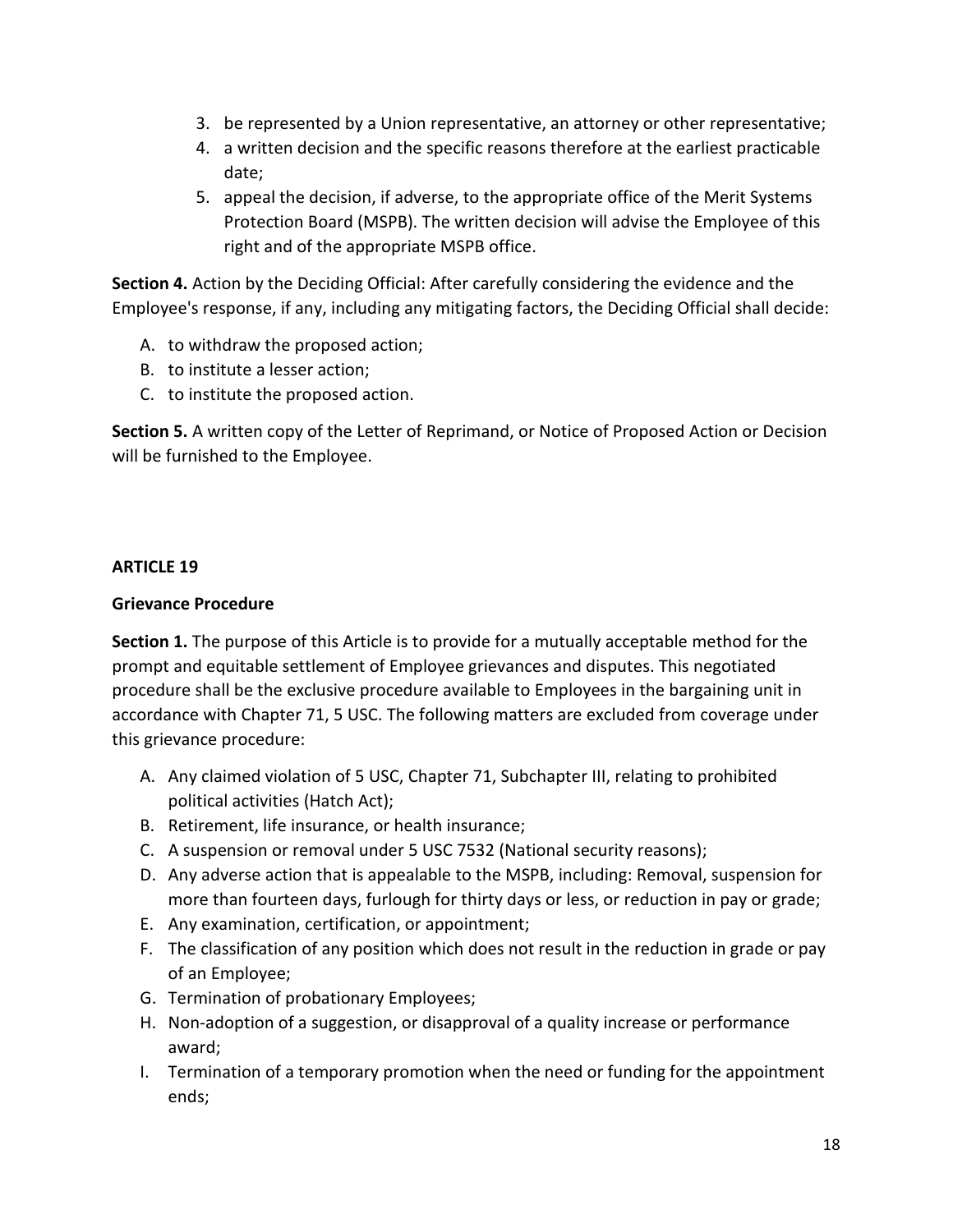J. Non-selection for promotion from a group of properly ranked and certified candidates.

**Section 2.** Most grievances arise from misunderstandings or disputes, which can be settled promptly and satisfactorily on an informal basis at the immediate supervisory level. Management and the Union agree that every effort will be made by Management and the aggrieved party/parties to settle grievances at the lowest possible level. In as much as dissatisfactions and disagreements arise occasionally among people in a situation, the filing of a grievance shall not be construed as reflecting unfavorably on an Employee's good standing, performance, loyalty or desirability to the organization. An Employee may have a representative of his/her choice at any step of the grievance procedure.

**Section 3.** Employees, union representatives and all other persons involved in the presentation of a grievance will be free from restraint, interference, coercion, discrimination or reprisals. Reasonable time during duty hours will be allowed for Employees and union representatives to discuss, prepare for and present grievances at all levels in accordance with the release procedures in Article 9, Section 5(B). Regardless of whether the grievant has requested Employee representation, the Union has the right to attend and will be informed of them.

**Section 4.** When a group of Employees have an identical grievance, it may be considered a group grievance. However; any Employee may elect to have his/her grievance processed separately. Such an election must be made prior to entering into Step 2 of the grievance procedure.

**Section 5.** The Employee or representative may terminate the grievance at any time by giving written notice to the Forest Supervisor.

**Section 6.** Both parties, by mutual agreement, may extend the time limit at any step within the negotiated grievance procedure. Failure of Management to observe the time limits shall entitle the Employee to advance the grievance to the next step.

**Section 7.** A grievance file will be maintained by Management for each case that goes beyond Step 1. The file will contain:

- A. the written complaints;
- B. the summary of discussions of all proceedings at each step;
- C. documentary evidence considered in resolving the grievance; and
- D. the written decision rendered at each step.

On request, the Employee or Employee's representative will be furnished a copy of all materials in the grievance file.

**Section 8.** Any rejection of a grievance on the grounds that it is not a matter of subject to this grievance procedure, or is not subject to arbitration, will be served upon the Union in writing. All disputes of grievability or arbitrability shall be referred to arbitration as a threshold issue in the related grievance.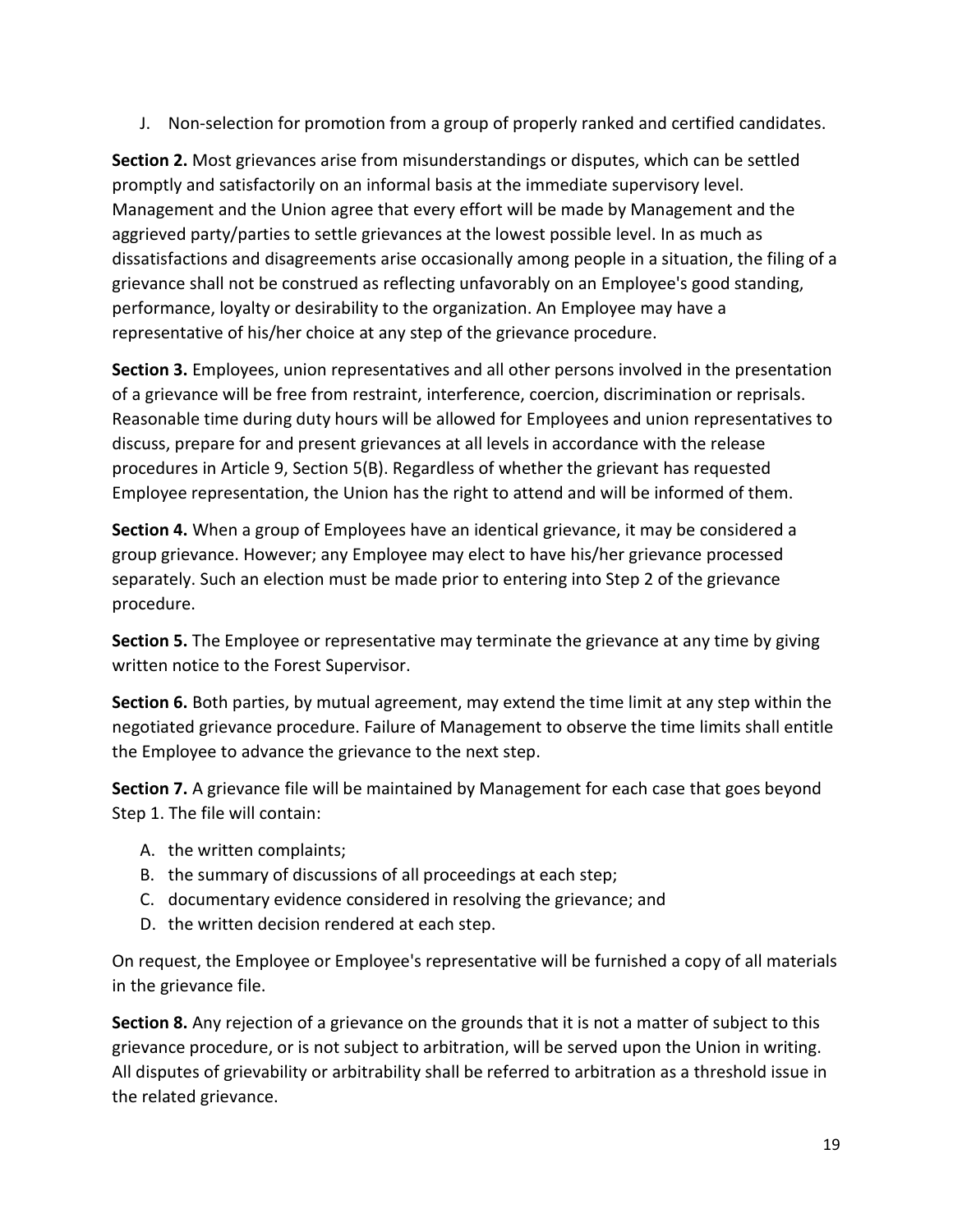**Section 9.** Employees using this grievance procedure must be represented by an individual approved by the Union, except in those situations where the Employee elects to represent him/her self. Any adjustment in which the Union does not represent the Employee may not be inconsistent with the terms of this agreement and the Union will be given the opportunity of being present at the adjustment. Only the Union will be entitled to invoke arbitration of an Employee grievance under the arbitration Article of the Agreement.

**Section 10.** The grievance procedure shall consist of the following steps:

# *Employee Grievance*

Step 1 - The Employee or union representative submits his/her grievance in writing to his/her direct supervisor or designee within fourteen (14) calendar days after the act or occurrence; or the date the Employee became aware of the act or occurrence. The parties agree that an identifiable action with a determinative date will serve as the initial filing date of a grievance. In no instance will a "continuing violation" theory be used to extend a grievance filing deadline. District Ranger or Staff Officer or designee will give his/her decision in writing to the Employee within fourteen (14) calendar days after the grievance was received by Management. A copy of Management's written decision will be sent to the grievant and the appropriate union representative.

The Employee may request the Union to represent him/her, but in any case the Union will be notified that the grievance has been filed with the Forest Supervisor and of the date, time and place which has been set up to discuss the grievance with the Employee. The Union will be given the opportunity to be present at the formal discussion.

Step 2 - If the Employee is still dissatisfied, he/she may refer the written grievance and Management's step 1 written decision to the Forest Supervisor or designee within fourteen (14) calendar days after the date he/she receives Management's step 1 decision. The Forest Supervisor or designee will arrange to formally discuss the matter with the Employee within fourteen (14) calendar days after the date of receipt of the grievance and decision.

The Employee may request the Union to represent him/her, but in any case the Union will be notified that the grievance has been filed with the Forest Supervisor and of the date, time and place which has been set up to discuss the grievance with the Employee. The Union will be given the opportunity to be present at the formal discussion.

The Forest Supervisor, or designee will provide his/her decision to the Employee within fourteen (14) calendar days after the date of the discussion of the grievance. The Forest Supervisor, or designee's decision will be submitted in writing.

If the responding official's written decision does not result in satisfactory settlement, the Union may initiate resolution of the grievance by arbitration by serving written request for arbitration to the Step 2 responding official, within fourteen (14) calendar days after receipt by the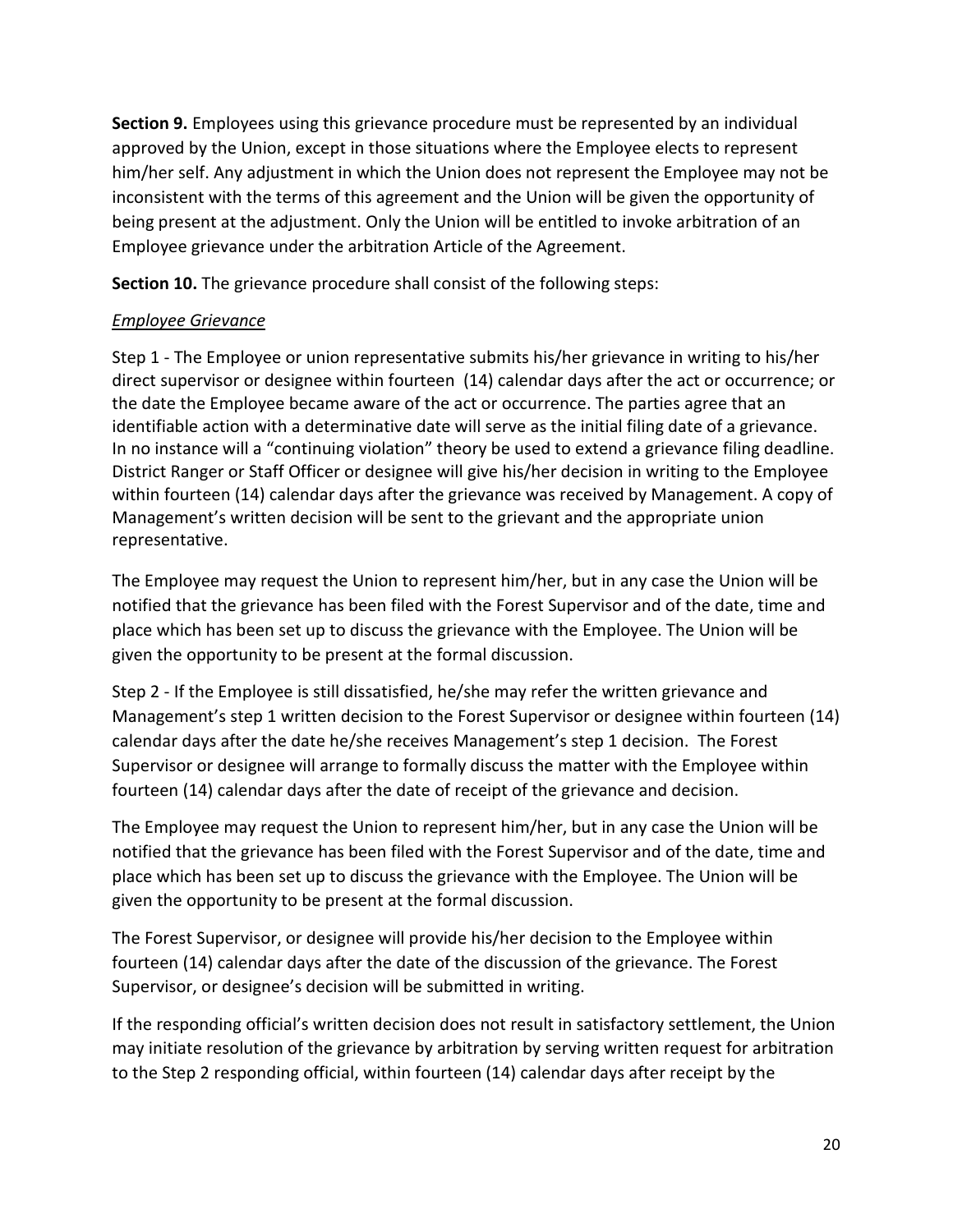Employee (copies to Union and his/her representative) of the responding official's written decision. Such request will be processed in accordance with Article 24.

# *Management Grievance*

Step 1 - If Management is the grieving party, representatives of the two parties may informally discuss and attempt to resolve the grievance within fourteen (14) calendar days after the act or occurrence or the date that the grieving party is aware of the act or occurrence. A copy of the grievance must be presented in writing at the time of the informal discussion or be submitted to the Union within fourteen (14) calendar days of the act or occurrence or the date the grieving party is aware of the act or occurrence.

The decision of the party receiving the grievance will be issued to the grieving party in writing within fourteen (14) calendar days after the informal discussion or when the written grievance was issued. Such decision will include a statement of the grievance as well as the statement of the decision.

If the grievance is not resolved under Step 1 of this procedure, the grieving party will have the opportunity to present the grievance to arbitration in accordance with Article 24, Arbitration. A written request must be served on the other party within fourteen (14) calendar days after receipt of the written decision in Step 1.

**Section 11.** All time limits in this Article may be extended by mutual agreement of Management and the Union. Failure to observe time limits will entitle the grieved party to advance the grievance to the next step. Failure to observe the time limits will terminate the grievance.

**Section 12.** Union representatives may be granted a reasonable amount of leave or leave without pay to prepare for a grievance or statutory appeal and hearing. An aggrieved Employee will be permitted a reasonable amount of official time while preparing for a grievance or appeals and hearings.

# **ARTICLE 20**

# **Arbitration**

**Section 1.** The use of arbitration as set forth herein will apply to grievance over interpretation or application of the Agreement. Arbitration shall be invoked only by the Union or Management. Striking first will be determined by a toss of the coin. Winner will strike first from the list of arbitrators.

**Section 2.** Within ten (10) calendar days after the date of receipt of a request for arbitration by either party, Union or Management, both parties will meet for the purpose of selecting a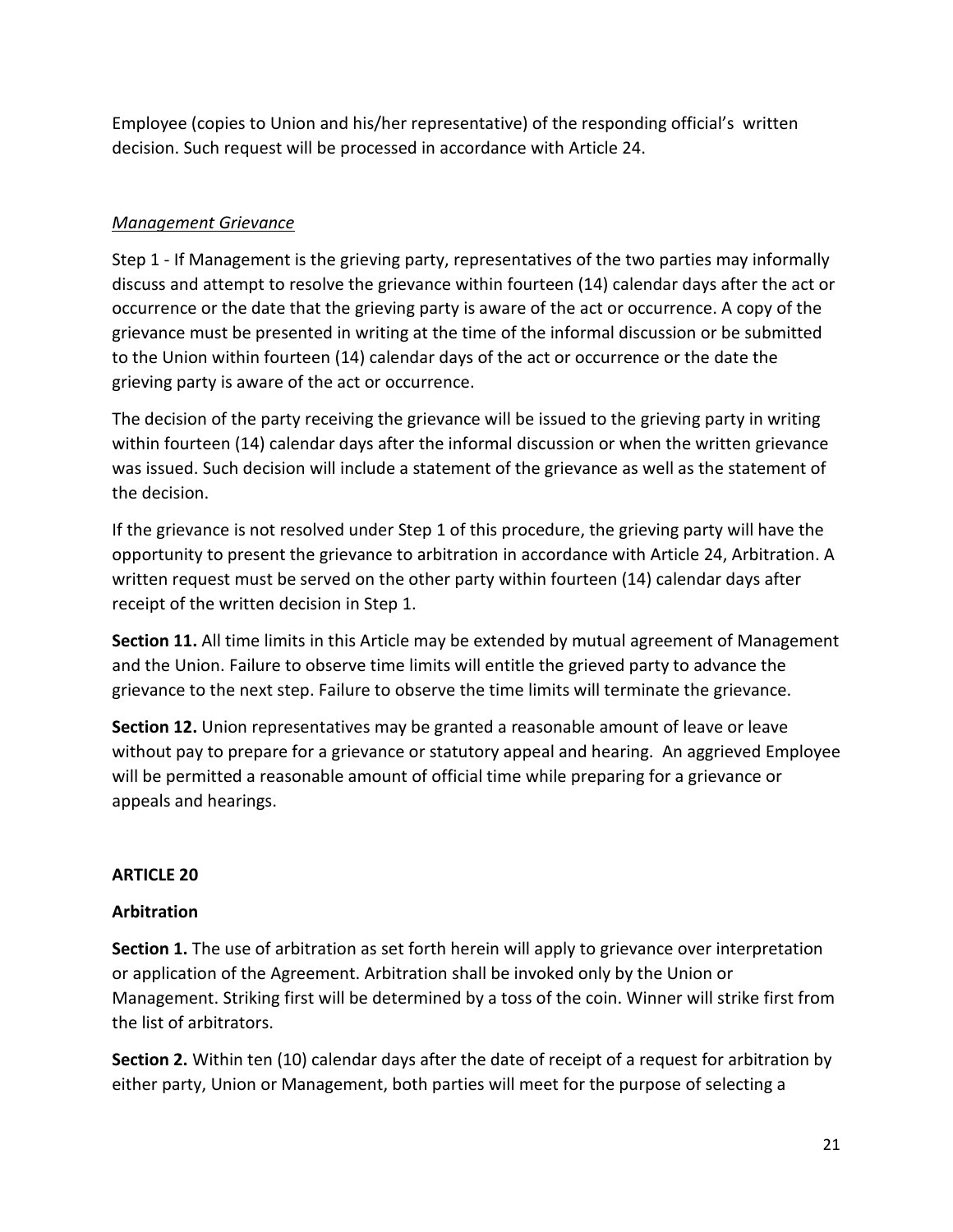qualified arbitrator. If agreement cannot be reached, then either party may request Federal Mediation and Conciliation Service to provide a list of five impartial persons qualified to act as arbitrators. The parties will meet within five calendar days after the receipt of such list. If the parties cannot mutually agree upon one of the listed arbitrators, the parties will each strike one arbitrator's name from the list of five and shall then repeat this procedure. The remaining person will be the duly selected arbitrator.

**Section 3.** If, for any reason, either party refuses to participate in the selection of an arbitrator, the other party may then choose any person from the Federal Mediation and Conciliation Service Roster to be the duly selected arbitrator.

**Section 4.** The arbitrator will limit his/her decision to the particular grievance in question. His/her decision will be issued as quickly as possible, after the conclusion of the hearing; unless the parties mutually agree to extend the time limit.

**Section 5.** The arbitrator's award will be final except that either party may file an appeal to the Federal Labor Relations authority subject to the authority regulations.

**Section 6.** Costs and fees of the arbitrator will be borne equally by Union and Management. Management agrees to pay attorney's fees when determined to be appropriate by the arbitrator in accordance with Chapter 71 of Title 5 of the United States Code.

**Section 7.** Transcripts: The cost of a transcript, requested by one party for its exclusive use and not shared, shall be borne by the requesting party. If it is mutually agreed to request a transcript, the cost will be borne equally.

**Section 8.** The arbitration hearing will be held, if possible, on the Management's premises at a time during the period Monday through Friday, 8:00 a.m. to 5:00 p.m. All Employees in the hearing will be in pay status.

**Section 9**. Back Pay: Back pay for contractual violations or statutory infractions will be limited to no more than six months prior to the grievance, absent good cause demonstrated by the employee or union by the preponderance of evidence.

### **ARTICLE 21**

### **WORKFORCE RESTRUCTURING AND PLACEMENT SYSTEM (WRAPS) AND REDUCTION IN FORCE**

### **Workforce Restructuring and Placement System (WRAPS)**

Union and Management agree that WRAPS procedures will be in accordance with the most current Forest Service policy (FSH 6109.12 - Employment and Benefits, Chapter 20 Internal Placement).

#### **Reduction in Force**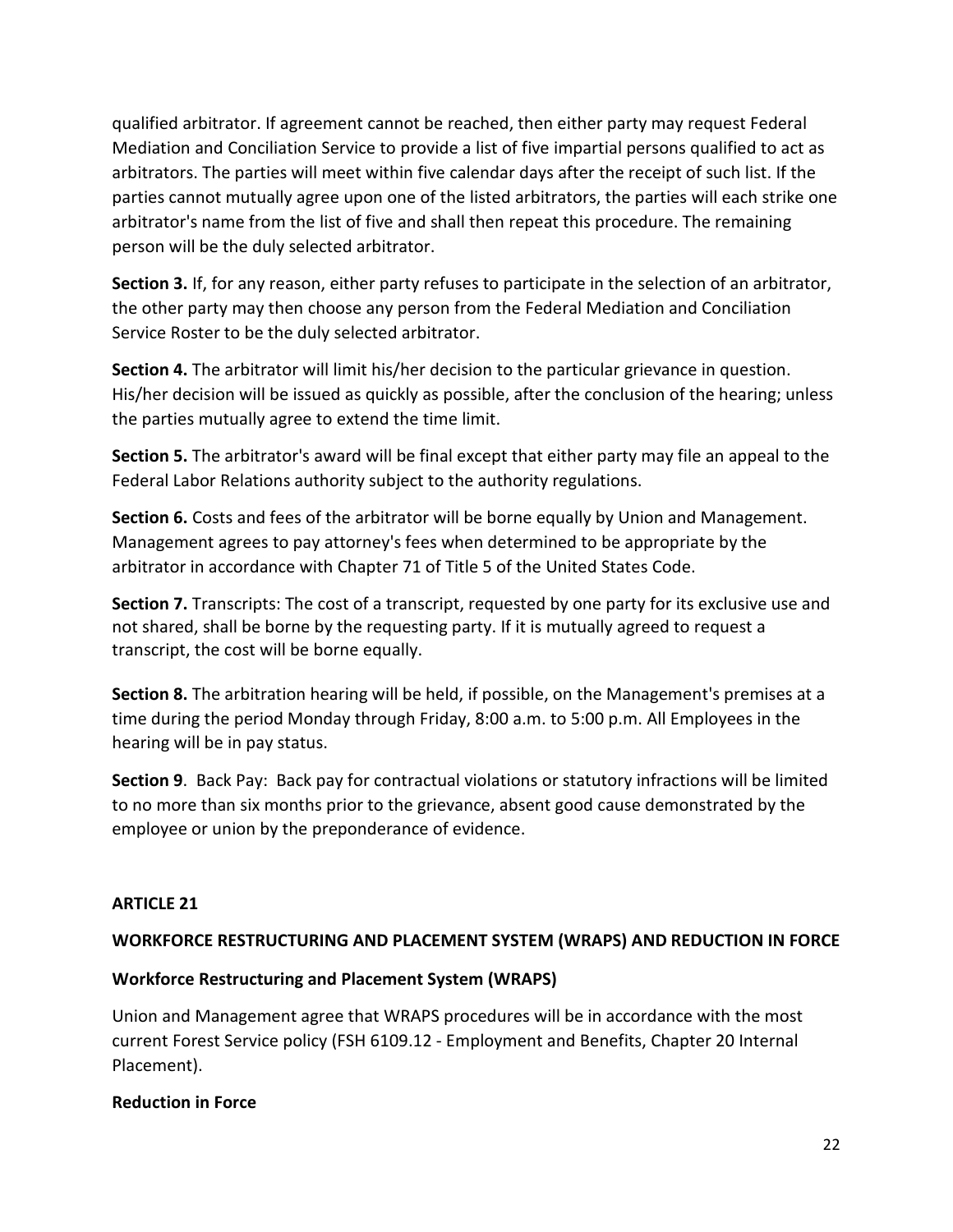**Section 1.** Notice of a proposed Reduction in Force (RIF) will be given in accordance with Government-wide regulations, allowing the Union an opportunity to negotiate to the extent required by the Labor Statute. The major purposes of this negotiation are to obtain the views and cooperation of the Union in regard to:

- A. increasing understanding of RIF procedures and employee rights in order to reduce insecurity;
- B. proposals for placement of Employees to reduce any unavoidable adverse impact;
- C. methods to keep Employees informed with regard to events as they occur and related procedures; and
- D. all other negotiable areas of impact and implementation.

**Section 2.** Options Management will consider when a decision is made by Management to abolish bargaining unit positions on the Santa Fe National Forest:

- A. Attrition Vacant positions will be reviewed for non-filling.
- B. Discontinued Service Retirement Will be offered to affected employees who qualify.
- C. Reassignment Management may reassign affected Employees to positions for which they qualify. Management will make an effort to find assignments for those employees who can't be reassigned on the Santa Fe National Forest. If
- D. Retraining- This will be considered an available option, and where appropriate, the same reassignment process described in item #C may be considered.
- E. Restructuring of positions will be considered.
- F. Optional retirement will be made available to qualified Employees in accordance with general eligibility requirements.

The list of options is not exclusive, and the order listed does not necessarily represent the order of application. As any of the procedures create impact on the bargaining unit and have an impact on working conditions, the bargaining unit will be notified in writing of decision to contract out, job abolishment, or reductions-in-force.

# **ARTICLE 22**

### **Dues Withholding**

**Section 1.** This Article covers all Employee-members in exclusively recognized unit, who:

- A. are members in good standing in AFGE;
- B. voluntarily completed Standard Form 1187; and,
- C. receive compensation which is not subject to deductions of a higher priority and is sufficient to cover the total amount of the allotment.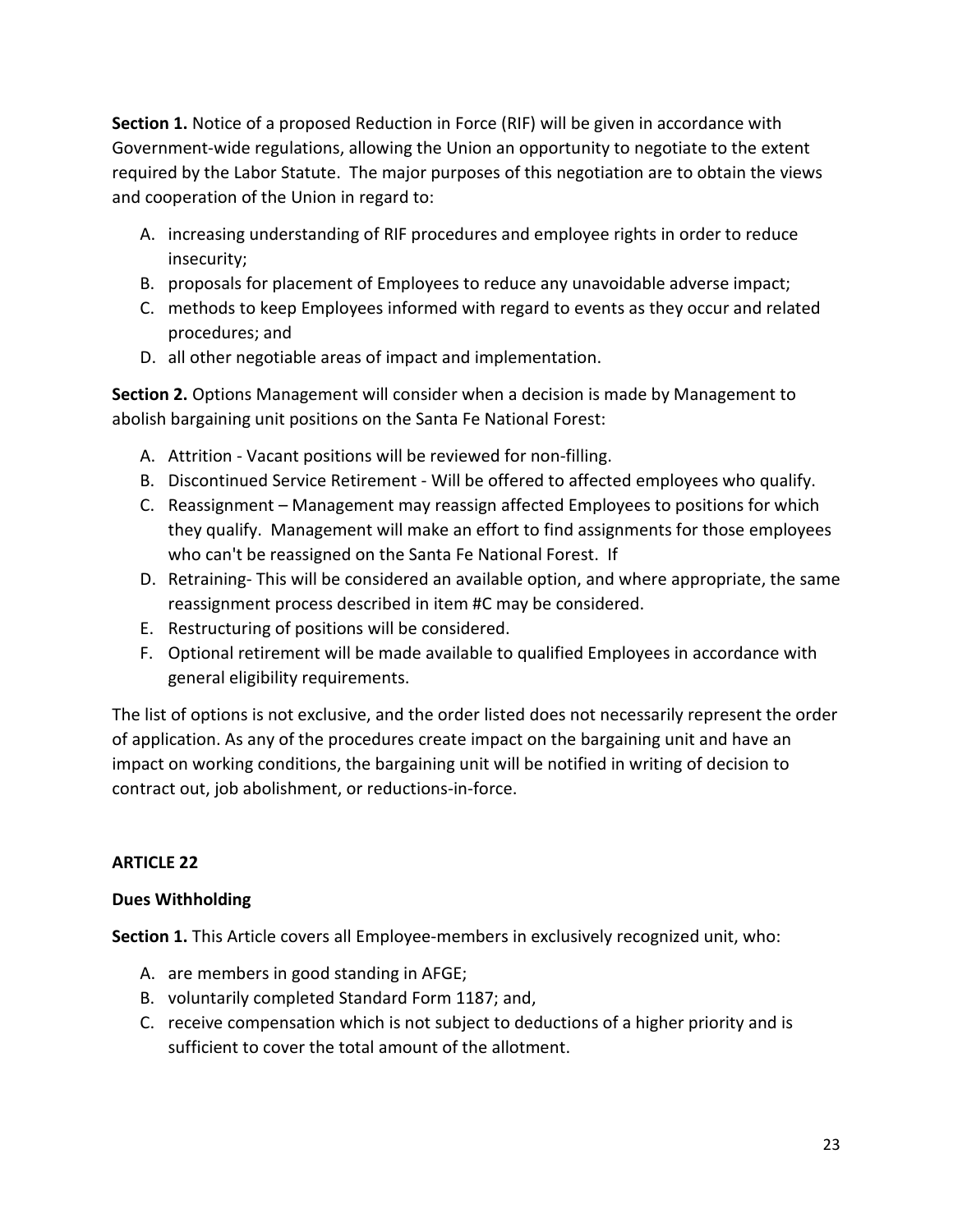**Section 2.** The Union and the Employer agree that the provisions of this Article are subject to and will be governed by applicable Federal laws, rules and regulations, including the regulations of the Office of Personnel Management. The Employer agrees to deduct dues in accordance with the Union's scheduled amount.

**Section 3.** The specific officer in the local Union designated to receive the dues deductions will be the elected treasurer.

**Section 4.** The Union agrees to assume the responsibility for:

- A. Informing and educating its Employee-members on the voluntary nature of the system for the allotment of labor organization dues, including conditions under which the allotment may be revoked.
- B. Purchasing and distributing to its Employee-members SF-1187/SF-1188.
- C. Keeping the Employee-member's servicing payroll office informed, in writing, of any changes in the person authorized to sign SF-1187.
- D. Inform the servicing payroll office of the names of any participating Employees who have been suspended or ceases to be a member in good standing in the Union within three (3) workdays of the date of receipt of final determination, and
- E. Inform the servicing payroll office of any change in the amount of membership dues. The Union may not change the amount of dues more than once in a twelve month period.

**Section 5.** The Employee agrees to assume the responsibility for:

A. Forward properly executed and certified SF-1187 to servicing payroll office through Human Resources on a timely basis indicating amount of dues to be withheld

**Section 6.** The Employer agrees that it is responsible for:

- A. Permitting and currently processing voluntary allotment of dues in accordance with this agreement.
- B. Withholding dues on a biweekly basis. A check will be issued each pay period.
- C. Withholding dues in accordance with the amount certified by the authorized Union official.
- D. Transmitting remittance checks to the allottee designated by the Union together with a duplicate listing of Employee-members for whom deductions were made on a biweekly basis.
- E. Providing a remittance listing to the Union containing the following information:
	- 1. A listing by:
		- a. the name of each Employee for who deduction is being made during the current pay period; and
		- b. the name of each Employee-member for whom deductions have been authorized.
	- 2. The total amount deducted and the total number of deductions.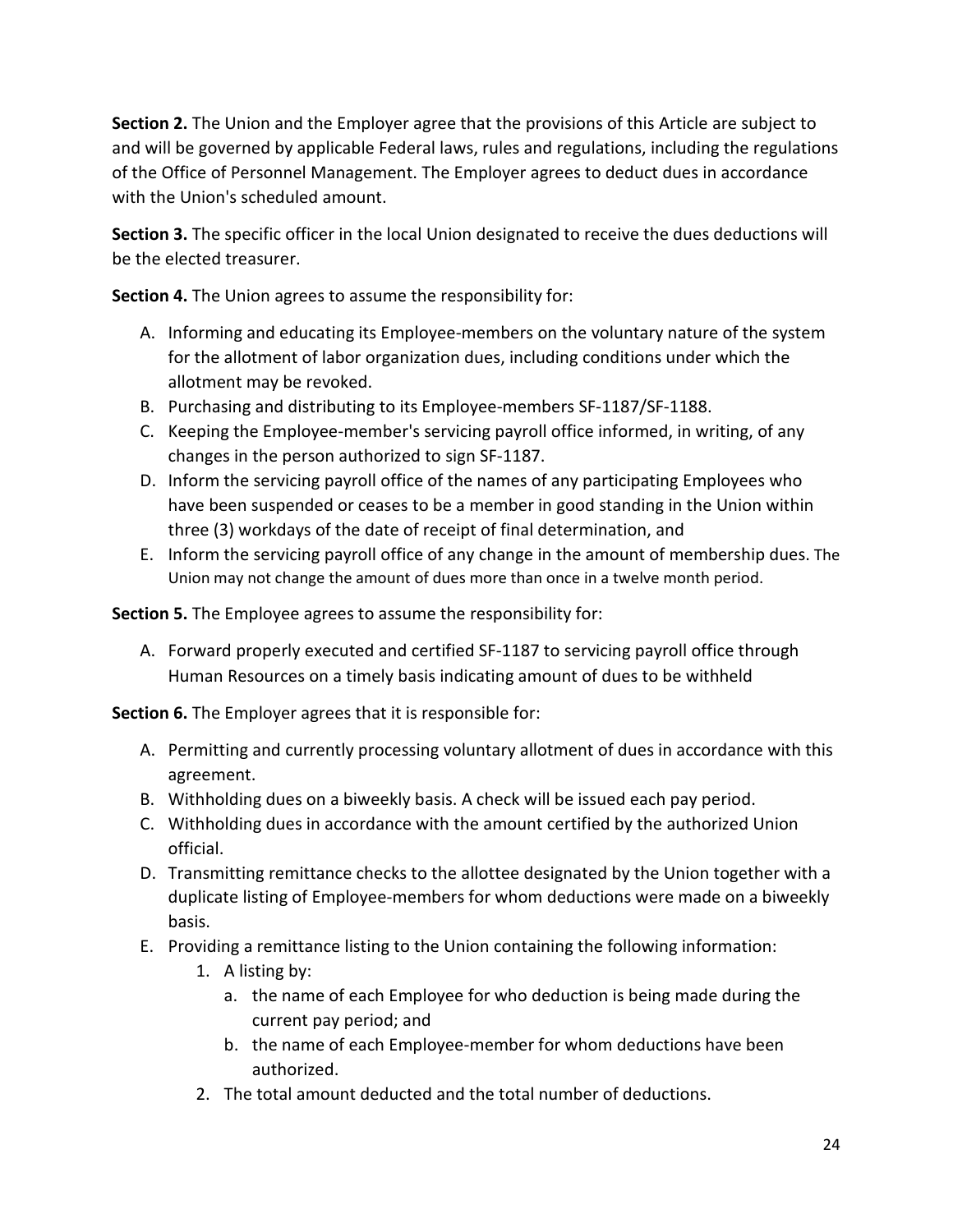**Section 7.** Joint Stipulations; Parties to this Agreement agree administrative errors in remittance checks will be corrected and adjusted in the next remittance check issued to the employee organization.

**Section 8.** The effective dates for actions under this Agreement are as follows:

- A. Starting Dues Withholding: Beginning the first pay period after date of receipt of properly executed and certified Standard Form 1187 in the Payroll Office.
- B. Change in Amounts of Dues: Beginning the first pay period after receipt of certification in Payroll Office.
- C. Non-renewal. If the Employee does not reauthorize their deduction, the deduction shall automatically terminate. Consistent with 5 U.S.C. 7115(a), authorization for dues allotments shall last for one year and shall be irrevocable during this period, except as stated in 5 U.S.C. 7115(b) and subsection 11(d) of this Article. At the first pay period after the anniversary of the first deduction, the allotment shall expire unless the Employee submits a new, completed, signed and certified SF-1187 to payroll within 30 days of the annual anniversary of their initial authorization. If a Employee does not submit the SF-1187 within the thirty (30) calendar day period of the anniversary date of the first deduction, the allotment will expire. An SF-1187 that is not received in a timely fashion will be treated as a new request.
- D. Termination due to loss of membership in good standing: Beginning the first pay period after date of receipt of notification in Payroll Office.
- E. Termination due to loss of exclusive recognition upon which allotment was based: Beginning of first pay period following loss of receipt of recognition.
- F. Termination due to separation, transfer, or other personnel action
	- 1. If action is effective first workday of pay period, termination of allotment will be at end of preceding pay period.
	- 2. If action is effective on any workday other than first day of a pay period, termination of allotment will automatically be at end of such pay period.
	- 3. In case of death, no deduction will be made for the pay period in which death occurred.
- G. Other reasons for non-deduction of dues.
	- 1. No deduction will be made during a pay period where an employee's earnings (part- time or intermittent) are not regularly sufficient to cover the amount of the allotment.
	- 2. If deductions are stopped temporarily because of insufficient salary, back dues will not be deducted from future earnings.
	- 3. No dues will be withheld if net salary after other legal and required deductions is not sufficient to cover the amount of dues.
	- 4. Dues would be stopped on effective date of a temporary or permanent promotion to supervisory position or into a non-bargaining position.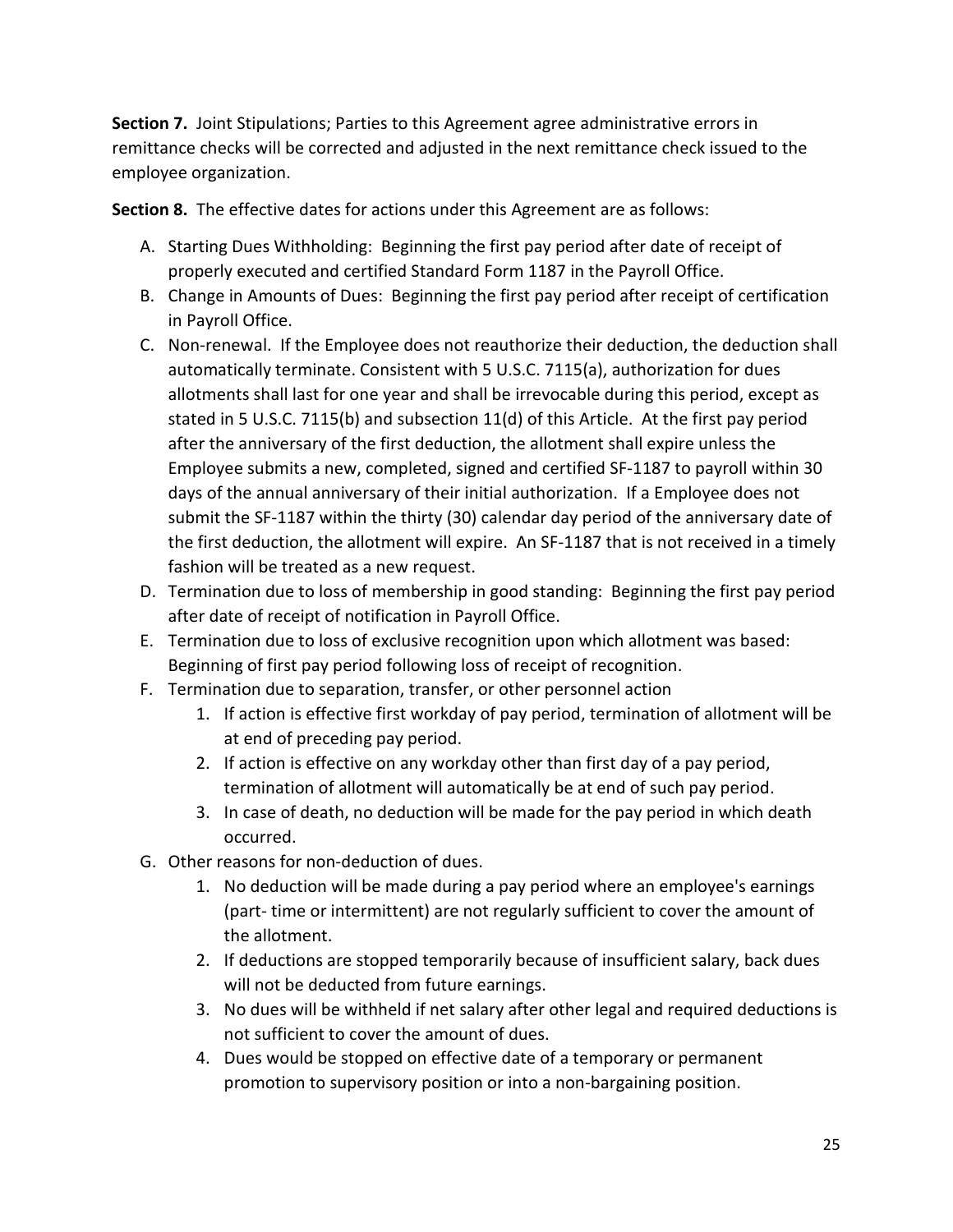#### **Duration of Agreement, Amendments and Supplements**

**Section 1.** The effective date of this Agreement or supplement or amendment thereto will be the date of its approval by the Department due to the Agency Head Review process. However, any Article not approved or disapproved within thirty (30) calendar days from the date of execution will go into effect on the  $31<sup>st</sup>$  day without the required approval of the Department and will be binding on the parties subject to the provisions of law and any other applicable rules or regulations.

**Section 2.** This Agreement will remain in full force and effect for five (5) years from its effective date. Either party may give written notice to the other party not more than ninety nor less than sixty days prior to the end of the contract period of its intention to reopen the agreement. When such notice given, the parties will meet for the purpose of negotiations within thirty (30) calendar days prior to the end of the contract period. Such notice will give the reasons for the proposed action.

If the collective bargaining agreement expires during negotiations, only the mandatory subjects continue in full force and effect and all permissive items terminate.

**Section 3.** The parties by mutual agreement may amend or supplement this Agreement once the Agreement has been in agreement for twelve (12) months, and yearly thereafter. Any request for amendment from either party shall be in writing and must include a summary of the proposed amendment or supplement. Changes other than those covered by the subject matter of the summary will be considered. Such requests must be submitted not earlier than ninety days nor later than sixty, days prior to the anniversary date of the Agreement.

No sooner than 18 months after the effective date of this Agreement, either party may open relevant articles in order to address any changes in law, Agency Policy or Department Regulations. .

**Section 4.** After approval of this Agreement by the Department, or after 45 days from the date of execution, whichever comes first, the Forest Supervisor or his/her representative and the Union President or his/her representative will jointly schedule and conduct a training meeting for the purpose of reviewing this agreement. The participants of this meeting will be, as a minimum, all Management and supervisory personnel and all of the Local 3137's officers and union representatives.